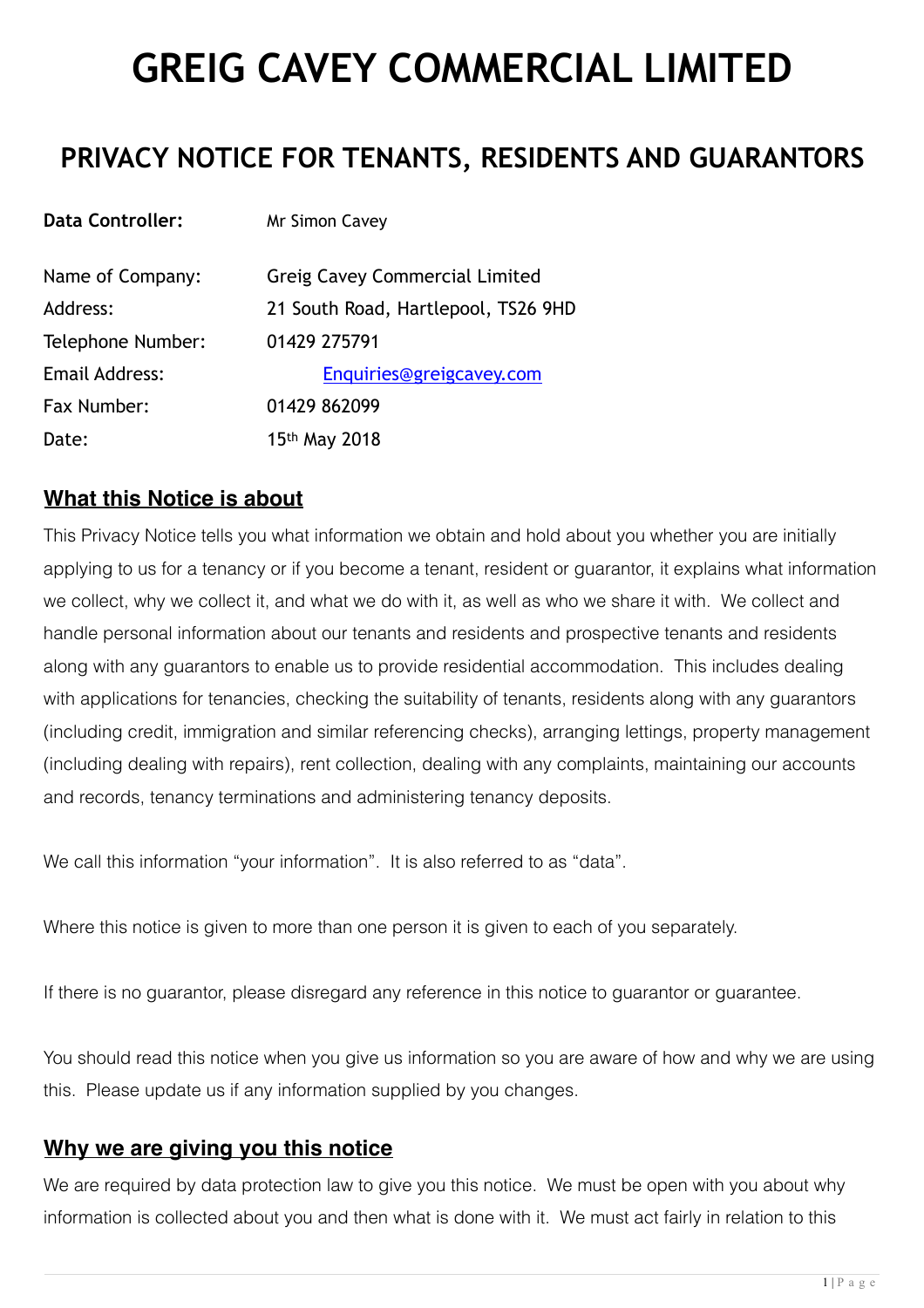information. You have various legal rights relating to this information which are spelt out in more detail in this notice.

If you are already a tenant, resident or guarantor some of the items in this notice may not be relevant to you. Different information will be involved depending on whether you are a tenant, resident or guarantor.

In order that we can collect or use information about you there must be a legal basis or gateway for doing so. This notice identifies the relevant gateway for the various types of information we collect and hold about you. A detailed explanation of these gateways is given in this notice.

Under data protection legislation we can only process data "as necessary" and only to the extent that it is needed. For example, we can use your bank details regarding payments and other limited purposes only. However, in certain instances, as necessary, we can share any of your data, e.g. with our own professional advisers or letting and managing agents. We may also share any of your data, as necessary, with the police/law enforcement agencies or regulatory authorities.

References to a tenant in this notice also include a guarantor if there is one. This is because a guarantor underwrites a tenant's obligations so references to your tenancy are to include your guarantee.

## **The data we collect/hold about you**

We use different ways to collect data about you including the information you supply to us when applying for a tenancy/residency. If you fail to provide this information we may not be able to proceed.

As necessary personal data is processed by us (or by any letting/managing agent we retain) relating to tenants/prospective tenants/residents/prospective residents/guarantors consisting of the following as applicable: -

- Identity and contact details
- Personal/background information including occupation/status
- Bank details
- Verification and credit status
- Deposit (if any) including return on tenancy termination
- Tenancy details including renewals, joint tenants, other residents and guarantors
- Immigration/right to rent checks (England only)
- Rent and other payments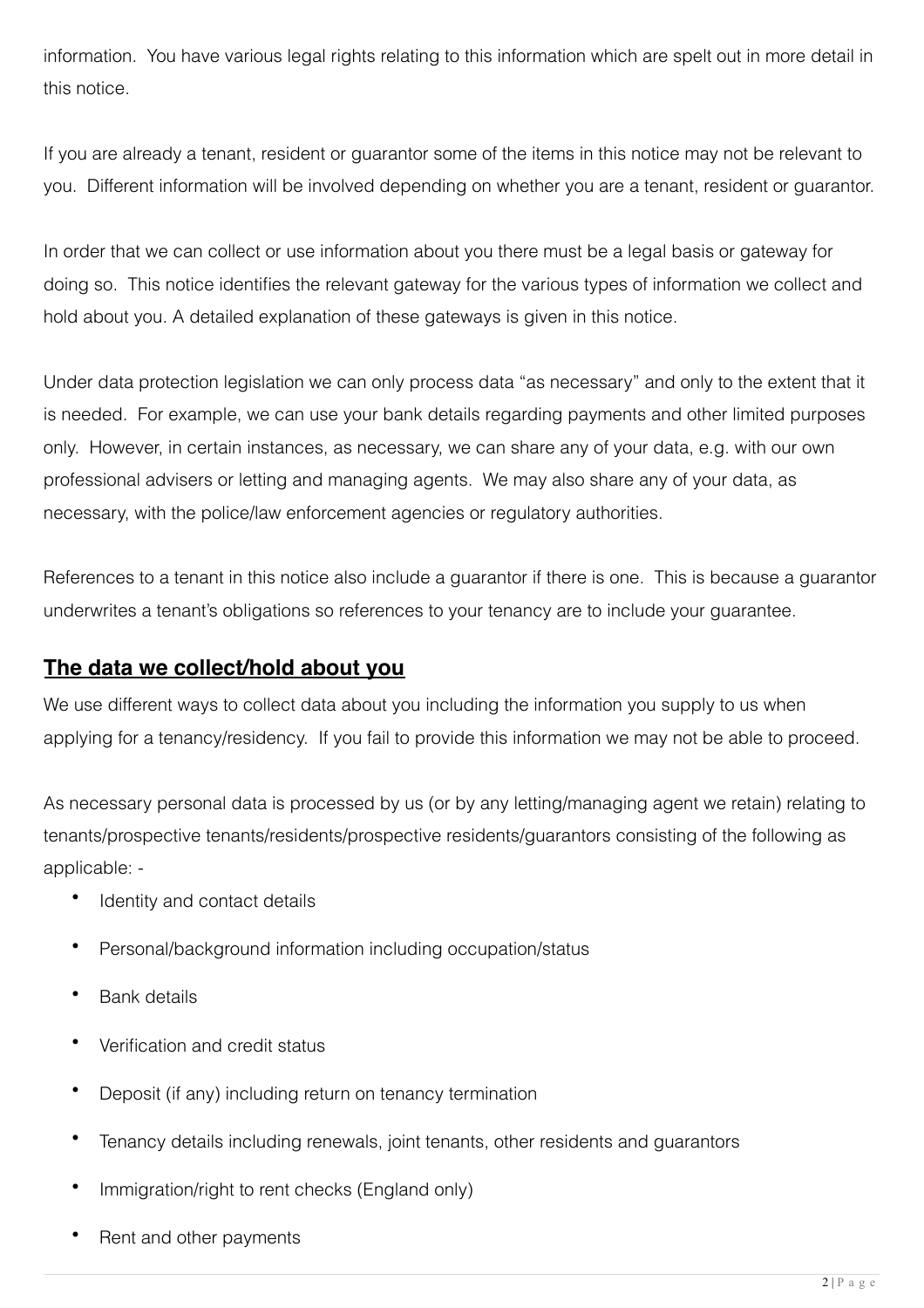- Recovery of arrears, claims or possession proceedings
- Repairs/health and safety/housing conditions
- Breach of tenancy terms/nuisance/anti social behaviour
- Council Tax liability
- Water charges payable
- Utilities and services provided
- Welfare Benefits
- Termination of tenancy
- Audio and CCTV recordings (if any)
- **Complaints**
- Insurance
- Health or disability
- Emails texts and other communications and via our website
- Website and online portal information.

We also generate and use data internally, e.g. our rent records.

We also collect and receive data about you from third parties. This may be information given to us by other tenants or residents or neighbours. It can include information from a guarantor where there is a guarantor for your tenancy or from a joint tenant or other residents. Public bodies such as local authorities or the police, or other law enforcement agencies may give us information about you. This can include the Department for Work and Pensions or the local authority where you are receiving Universal Credit or housing benefit. Information may be given to us relevant to Council Tax by the local authority. Utility companies or service providers may also give us personal information about you. Where the property is let or managed on our behalf by an agent the agent will supply us with information about you. We obtain information about you when we carry out credit checks or take up references. We may also receive information from you via websites or from online rental portals such as Openrent, Gumtree or Rightmove. Any information which we receive in this way is set out in the Table to this privacy notice which gives you more details about information which we can receive from third parties.

## **Sharing data with others**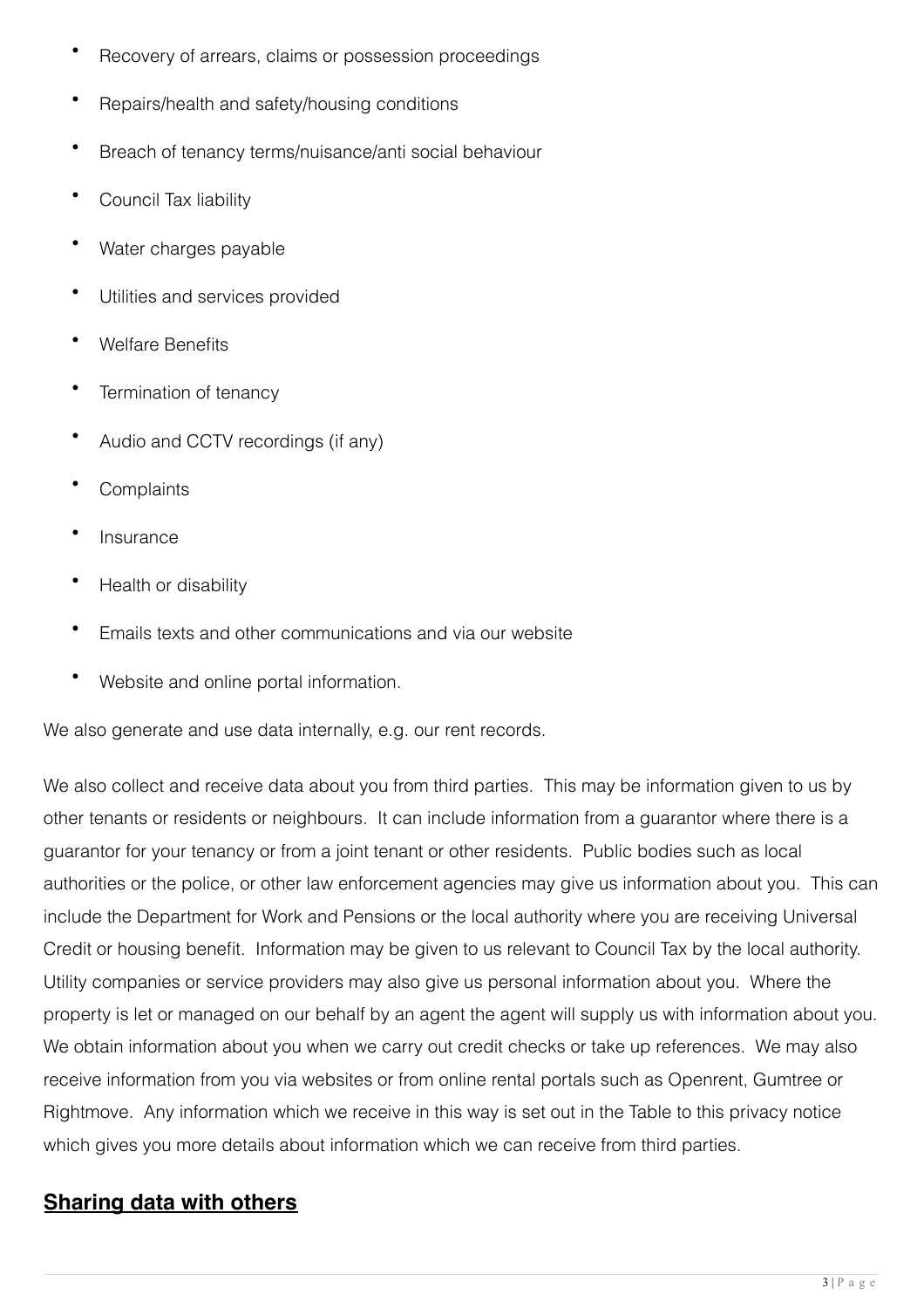We will share information we hold with others, where this is necessary. When we do this, we must comply with data protection legislation. Information can be shared with other landlords including where you apply to another landlord for a tenancy; contractors/ suppliers; utilities and service providers; tradespeople; financial organisations (including banks and insurance companies); debt collection and tracing agents; public and government bodies (including those who administer benefits, such as the Department for Work and Pensions or the local authority); courts; police and law enforcement agencies; taxation authorities; local authorities in relation to Council Tax and regulatory functions; letting and managing agents; and any future owner of the property. We may need to share information with your next of kin etc., e.g. in an emergency. It may be necessary for us to share information with a future owner of the property if the property is being sold. We also may share information with professional advisers such as lawyers, accountants and professional bodies (RICS) or an advice agency which involves sharing information about you with them. If you live in a flat we give information to the freeholder, management company etc., for the block of flats. We also send notifications to and have correspondence with any tenancy deposit scheme protecting any tenancy deposit which has been paid. In some cases, we may be under a legal obligation to provide information either because of the law or because of a contractual obligating binding on us. What we share will depend on what is necessary in the circumstances and more details are given in the Table 1 (pages 20,21) in respect of different kinds of information which we hold about you.

#### **Joint tenants and guarantors**

Where you have a tenancy jointly with someone else or there is a quarantor for your tenancy, as necessary, we will share information either with the joint tenant or the guarantor (or both). This relates to your performance of your responsibilities under the tenancy agreement including information about any rent arrears or other breach of the tenancy terms. It can also relate to issues around the termination of the tenancy and any claims we may have as a result.

## **Immigration/right to rent checks**

By law, in England, we are required to check your immigration status before we rent a property to you. This means that you are legally obliged to produce certain documentation (e.g. a passport or driving licence) to us. This applies whether or not you are a UK or EU citizen. Not only are we required to see original documentation but we must take and keep copies of it. We also check this documentation as part of our process to verify your identity at the outset of the tenancy. Prospective tenants and all adult residents who will live at the property must be checked.

#### **Search engines, websites, etc**

As necessary, we obtain information about you which is publically available via search engines such as Google or Facebook and websites. This will include information about you which you yourself made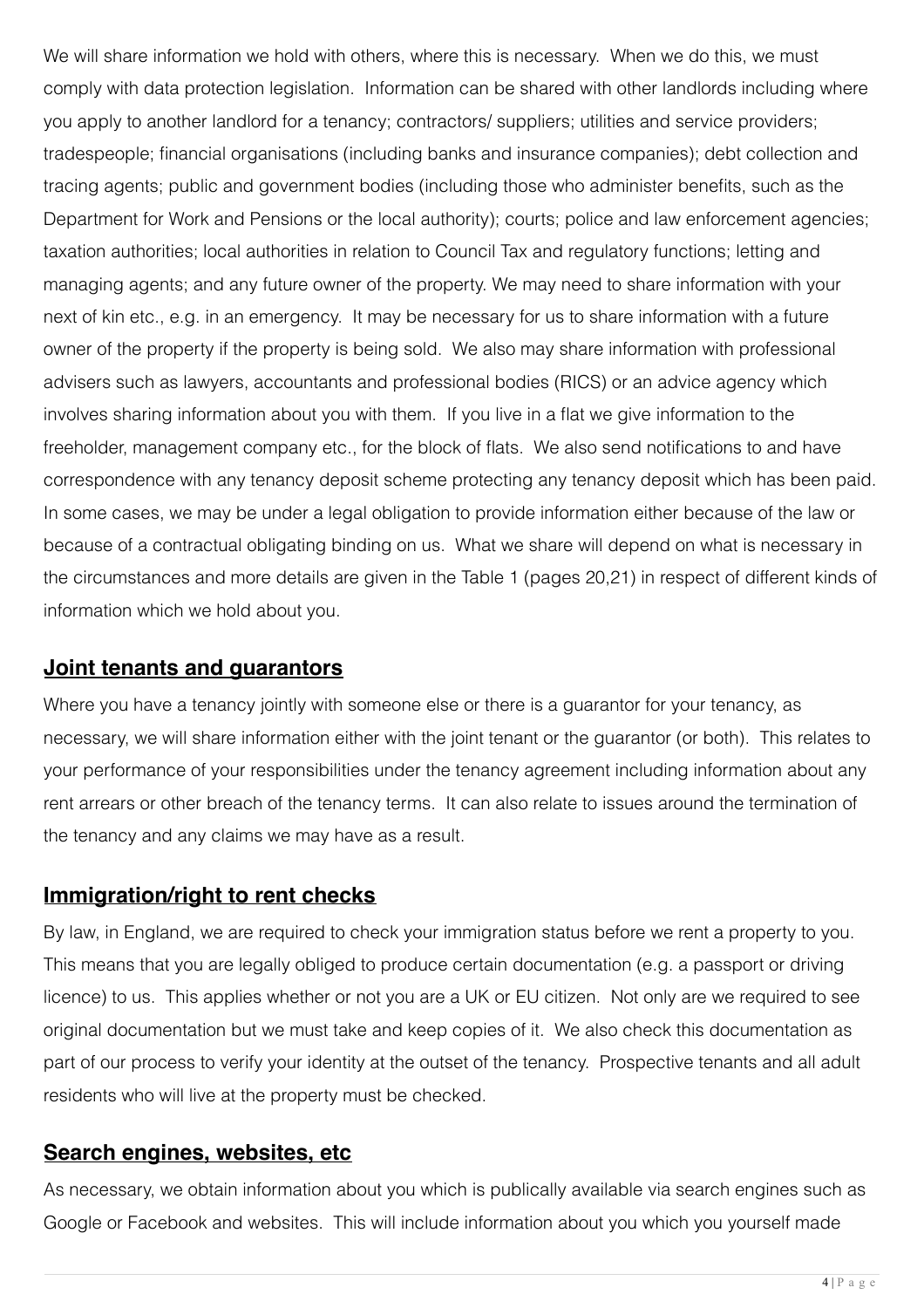public. Further details are set out in the Table 2 (page 23). However, when doing so we make sure that we comply with applicable guidelines under data protection legislation.

## **Special categories of data/sensitive personal data**

In limited situations we will process information about your health or any disability. This data is given special protection under data protection law. Normally we would expect to ask you for your explicit consent before we collect or use this kind of data.

## **Children**

In cases where you rent a property where a child resides, information will be given to us about resident children; usually by an adult such as a parent or guardian on their behalf. Data protection law requires us to give such information additional protection where we collect or use it. In particular, where the rented property is located in England, we need to check on the age of any residents to see whether or not an immigration/right to rent check must be carried out.

## **Obligation to process data**

Private renting is highly regulated so we are under various legal obligations. These include an obligation to carry out gas safety checks under gas safety legislation. We may need to handle data for this purpose, e.g. to give the contracted gas safety engineer access to the property. In line with Information Commissioner advice, we will pass over details of your occupancy to the relevant Water Company, utility companies and local authorities to enable them to collect charges as it is in their legitimate interests to receive this information.

Legally we must also hold and process information relating to any tenancy deposit which you pay to us including sharing your information with a deposit scheme by which any deposit is protected.

Under any statutory licensing schemes applicable to the property we may be required to give information to the local housing authority relating to your occupation of the property. Similarly, there are various regulatory requirements which may mean that we need to give information about you to public or local authorities or other regulatory authorities.

## **Why we collect data and the legal basis for processing your personal data**

We must tell you why we collect and hold information about you.

We must also have a legal basis before we are allowed to collect or process your personal data. Processing personal data includes recording, storing, altering, using, sharing or deleting data. We only need one of these "gateways" and for our purposes they are –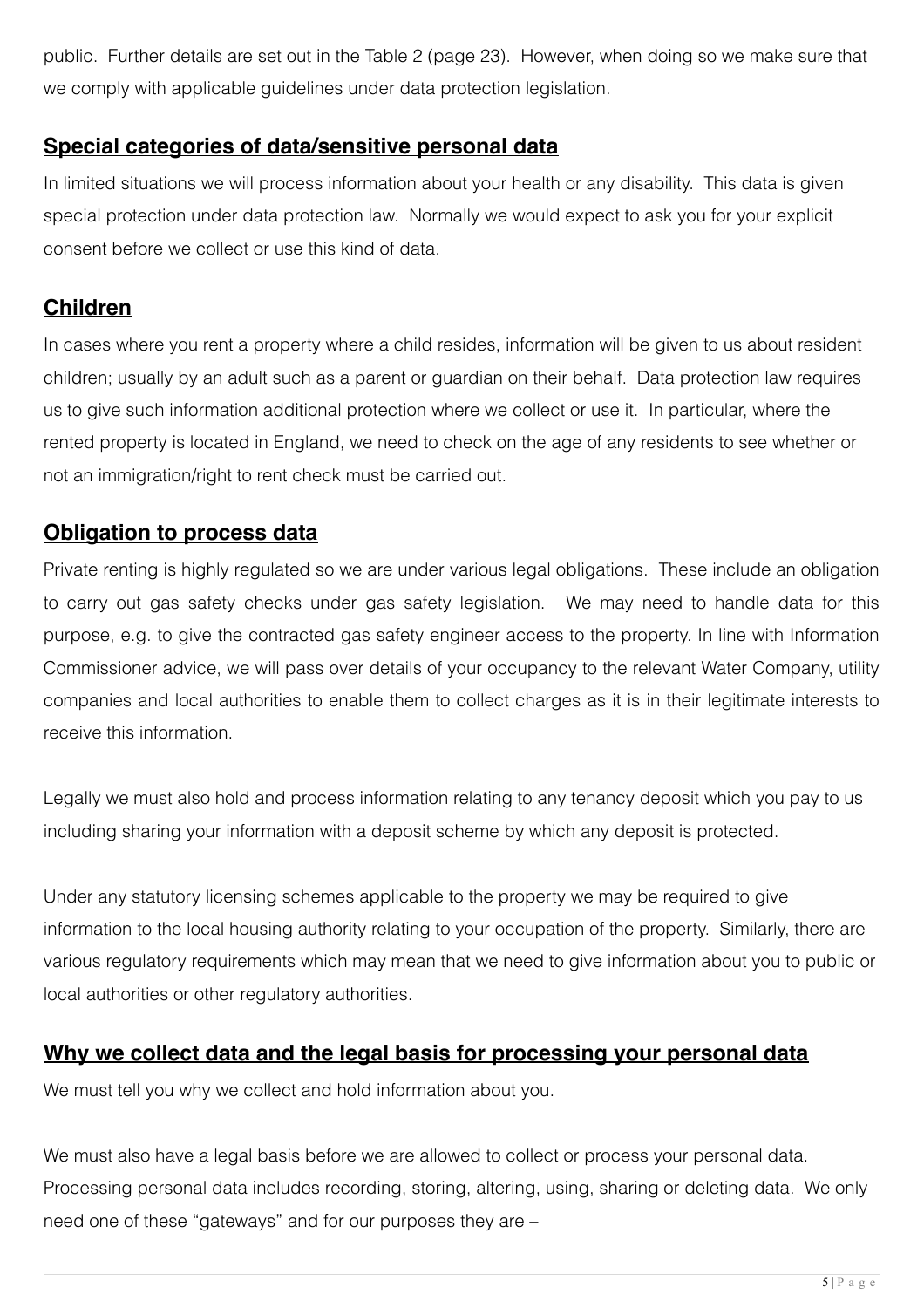- Your consent. Consent may be requested in certain cases, e.g. to obtain a reference but generally we do not rely on your consent to process your personal data.
- To perform our contract so that we can carry out our responsibilities under the tenancy agreement with you, including anything you request us to do with a view to you becoming a tenant (or resident).
- Compliance by us with a statutory or other legal obligation.
- Where this is in your vital interests, e.g. if there is a life-threatening situation.
- Where we are pursuing our own legitimate interests or those of a third party. This will not apply if our interests are overridden by your interests or your fundamental rights and freedoms. We must carry out a balancing exercise therefore to decide whether we can rely on this gateway to ensure that it applies. Each instance will be decided on an individual basis.

This notice identifies the relevant gateway applicable in each case. In some cases, we will rely on more than one gateway depending on the particular purpose for which we are using your data.

Additionally, any data must be processed by us fairly and openly.

#### **Why we process your data**

The various purposes for which it may be necessary for us to process various categories of your information include:

- In our clients' legitimate interests for deciding on the suitability of a proposed tenant/resident
- In our legitimate interests for verifying the credit worthiness/suitability of tenants/residents
- Our legal obligation to check immigration status/right to rent. This is also to verify identities.;
- To perform our tenancy contract to deal with joint tenants and residents who are linked to the tenancy
- To perform our contract to complete the tenancy agreement
- In our legitimate interests to secure rental payments/performance of tenant obligations, e.g. deposits and guarantors
- For contractual performance for rent collection and collection of other payments including banking details
- For contractual performance for managing the tenancy and the property
- For contractual performance and/or in our legitimate interests for record keeping
- For contractual performance for arranging repairs and maintaining the condition of the property and keeping it in a safe condition.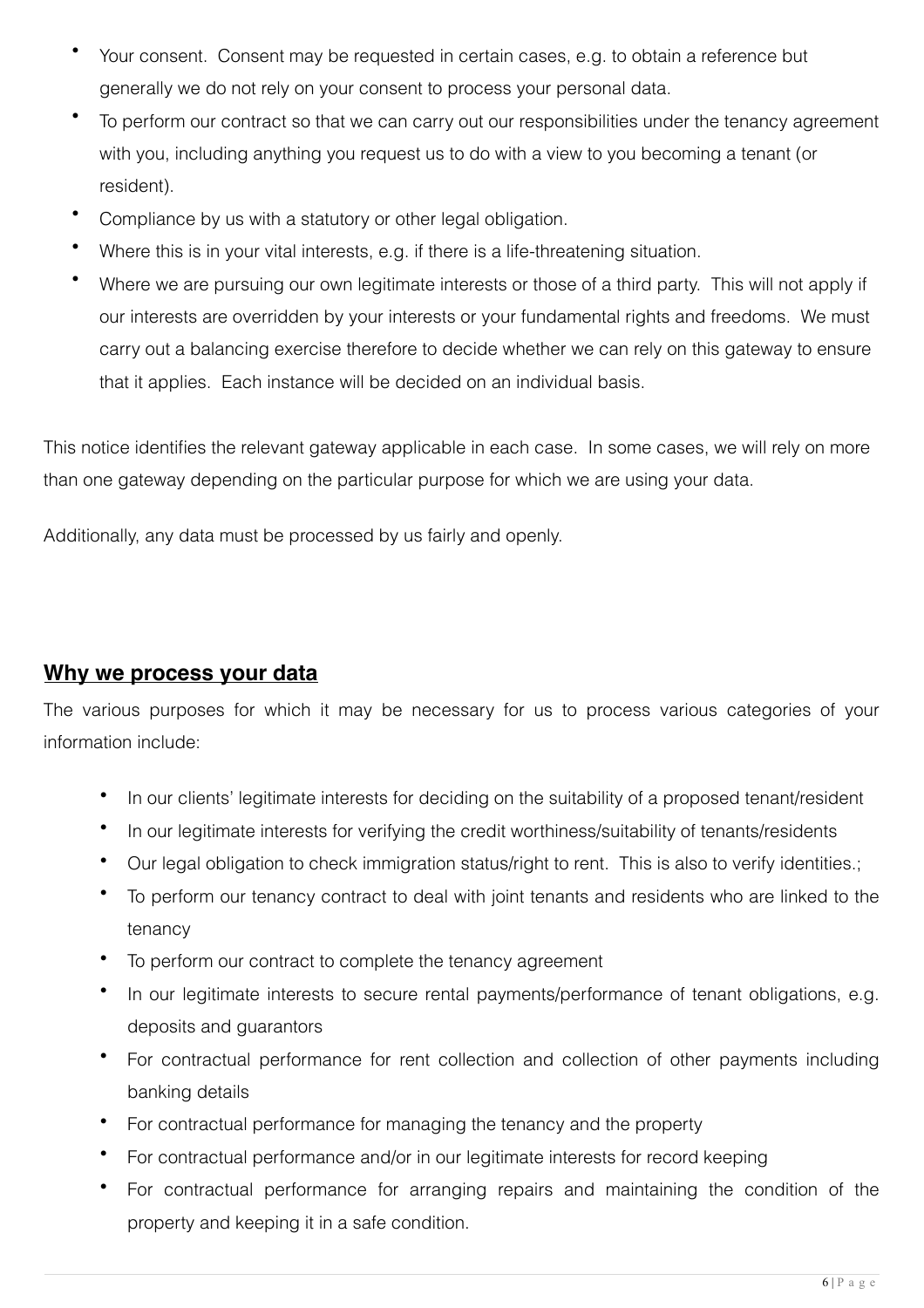- For contractual performance for monitoring and enforcement of tenant responsibilities
- For contractual performance or in our legitimate interests for recovering debts and other payments due, including any possession proceedings
- In our legitimate interests for administering liability for Council Tax
- Our legal obligation for the payment of water charges
- In our legitimate interests and those of the provider relating to arranging and paying for utilities and services
- In our legitimate interests for dealing with welfare benefits (including Universal Credit and housing benefit) where payable in respect of the rent
- In our legitimate interests in relation to tenancy termination including the return of any deposit
- In our legitimate interests for processing complaints
- For contractual performance or in our legitimate interests for dealing with health and disability issues relating to tenants/residents
- In our legitimate interests for obtaining and holding audio and cctv recordings
- To perform our legal obligations to provide information to public or local authorities who are legally entitled to require this information
- In your vital interests for contacting next of kin etc., in an emergency
- In our legitimate interests for the storage of emails, records of calls and other communications
- In accordance with our legal obligations if you exercise your rights under data protection law
- To perform our legal obligations for compliance with legal and regulatory requirements
- In our legitimate interests for the establishment and defence of legal rights
- In our legitimate interests for prevention, detection and investigation of crime and anti social behaviour and the security of any website or other means of electronic communication

We may change the purposes where this is compatible for the purpose for which we obtained the data originally. If we need to use your data for a non-compatible purpose we will notify you and explain the legal gateway that allows us to do so. We may process your information without your knowledge where this is required or permitted by law.

More information about what we do with data and why, along with the relevant legal gateway is given in the Table 3 (page 23). This also tells you who we share data with and receive it from.

## **Retaining Communications**

We will monitor, record and retain your calls, emails, text messages, social media messages and other communications. This is in our legitimate interests to maintain an accurate record of these. This may be necessary to manage your tenancy or the property or to deal with your application for a tenancy or to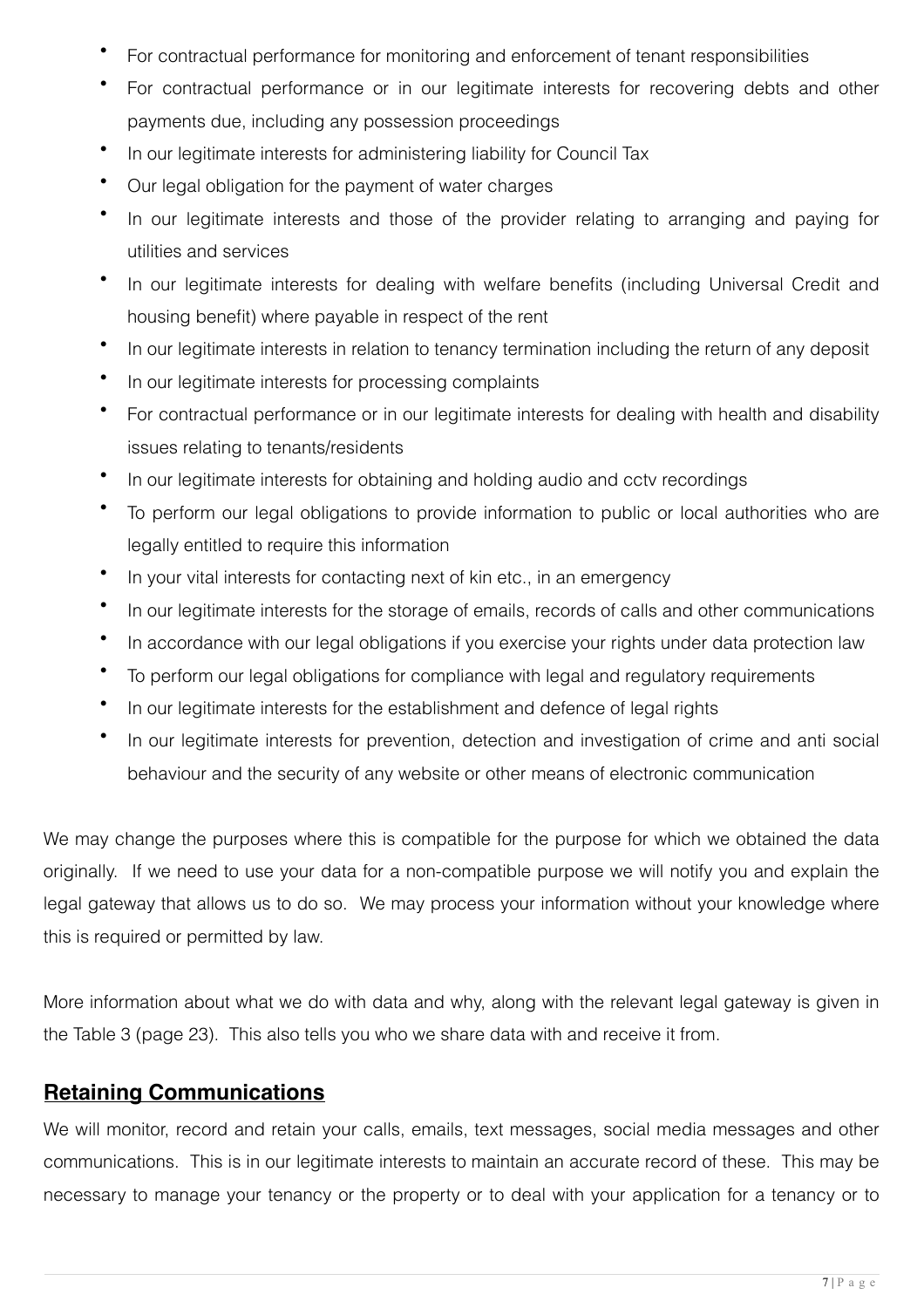deal with tenants/residents or prospective tenants/residents/guarantors. We need these records for our ongoing dealings with you, including our data protection obligations.

## **Length of storage of data**

Data can only be stored on a time limited basis and not indefinitely. We will hold personal data about you for the duration of your tenancy and for seven years after your tenancy has ended. This is the statutory limitation period six years plus a further year to allow for service of proceedings should proceedings commence later. We are also required to retain information for up to six years for tax purposes. If your tenancy application does not go ahead then we retain data for one year.

## **Storage and security of data**

We have put in place appropriate security measures to prevent your personal data from being accidentally lost, used or accessed in an unauthorised way, altered or disclosed. In addition, we limit access to your personal data to those employees, agents, contractors and other third parties who have a business need to know. They will only process your personal data on our instructions and they are subject to a duty of confidentiality.

All our information is stored securely electronically on servers or devices. Certain information is also retained on a secure basis in hard copy format.

## **Telephone calls**

To protect our legitimate interests telephone conversations may be recorded electronically for monitoring and to ensure that we have a record of what is said. You or others may leave messages when calling.

## **CCTV**

When we install CCTV, this is for security purposes in cases where we consider that it is in our legitimate interests to carry out such monitoring which must be done in accordance with legal requirements. We may also use CCTV to detect breaches of the tenancy terms, e.g. in the common parts or outside the building. Recordings will be kept for these purposes.

## **Information legally required under your tenancy agreement**

Your tenancy agreement provides that in certain situations you must give us information when asked. This is a legal obligation because it is a contractual requirement. You should refer to the relevant clauses in your tenancy agreement which tell you the situations in which such information must be given.

## **Holding data outside the European Union**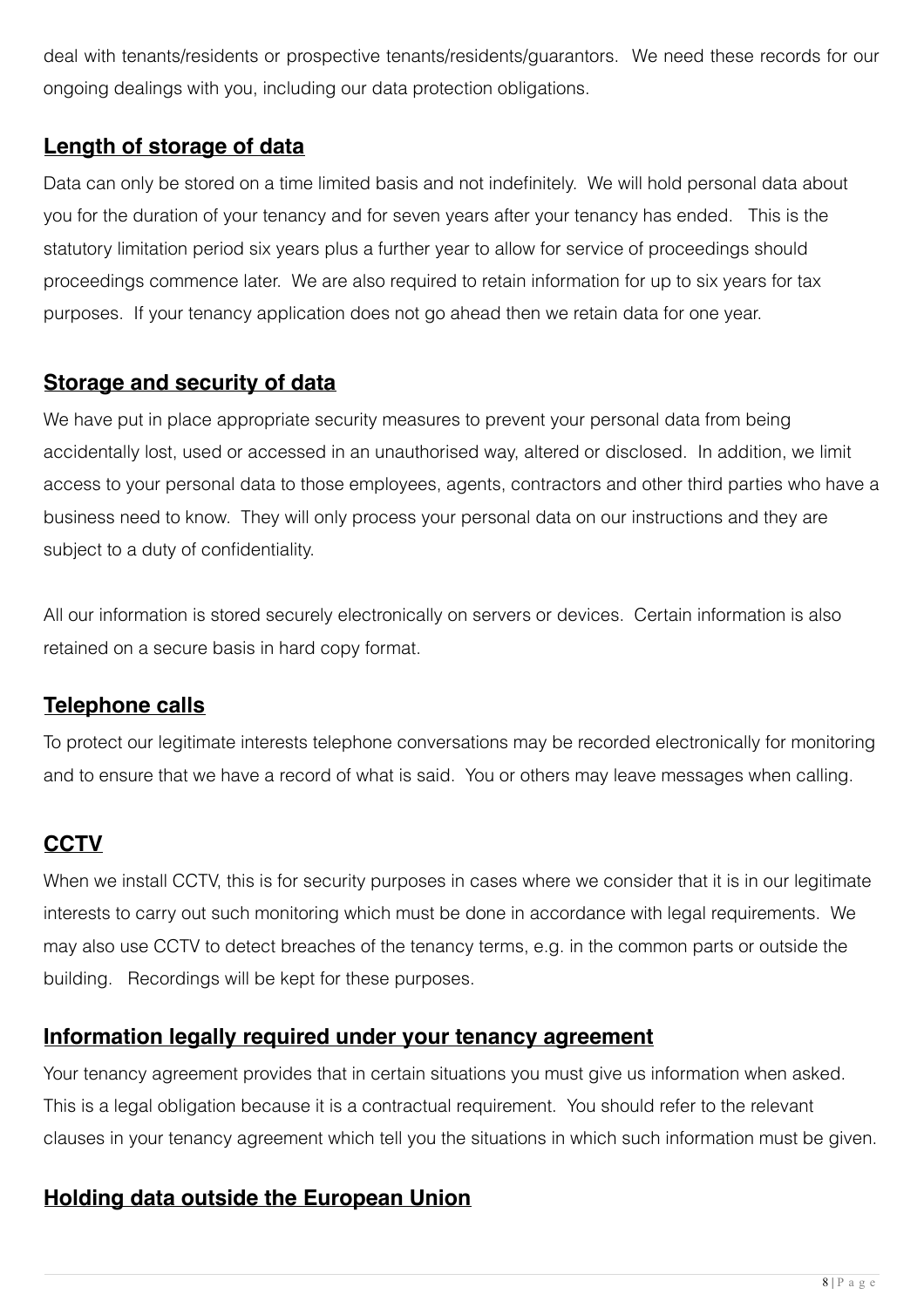Our email account and web provider is the provider specified in the Table (page 25). Our email account is web based. Providers store related data internationally and not necessarily within the European Union. The recipient of this data is the provider concerned. You need to refer to the provider concerned to determine if they have the required clearance (adequacy decision) from the EU authorities or whether or not, instead, there is an agreement containing appropriate and suitable safeguards and to obtain a copy of this agreement.

## **Your rights**

Where we hold personal data about you, you are the data subject. Data protection legislation gives you a number of rights. To exercise any of these rights you should contact us. You can do so by email at the address given above or you can telephone us on the number given above. You can also write to us at our address given at the top of this notice. Normally no fee is payable.

In particular you have a right to object to the processing of your information where we are processing this in our own legitimate interests or those of someone else. This applies if you feel that this impacts on your own interests or your fundamental rights or freedoms.

These rights are as follows –

- Access you have the right to make a request to be told what personal data we hold about you. This is a right to obtain confirmation that data has been processed and to have access to your personal data and the right to information details which should be provided with the privacy notice.
- Correction/Rectification if you consider any data we hold about you is inaccurate you can tell us so that where appropriate this can be corrected. Where a mistake is made in data processing then you can ask to have it rectified. Any third parties who have received the data from us should then be told of the rectification and you should be informed by us of any such third parties.
- Erasure you have a right to ask us in certain circumstances to erase any data we hold about you (the so called right to be forgotten). Individuals can request the right to have personal data erased to prevent processing in specific circumstances, i.e. it is no longer necessary, consent has been withdrawn, there is an objection and where applicable your rights etc., override the legitimate interests to continue our processing, or data has been unlawfully processed.
- You can object to our processing of data this allows you to object to our processing of data about you. We must then stop processing data unless we can establish legitimate reason for continuing. In particular this applies where we are relying on our own legitimate interests or those of a third party to process data but it can also apply in other situations.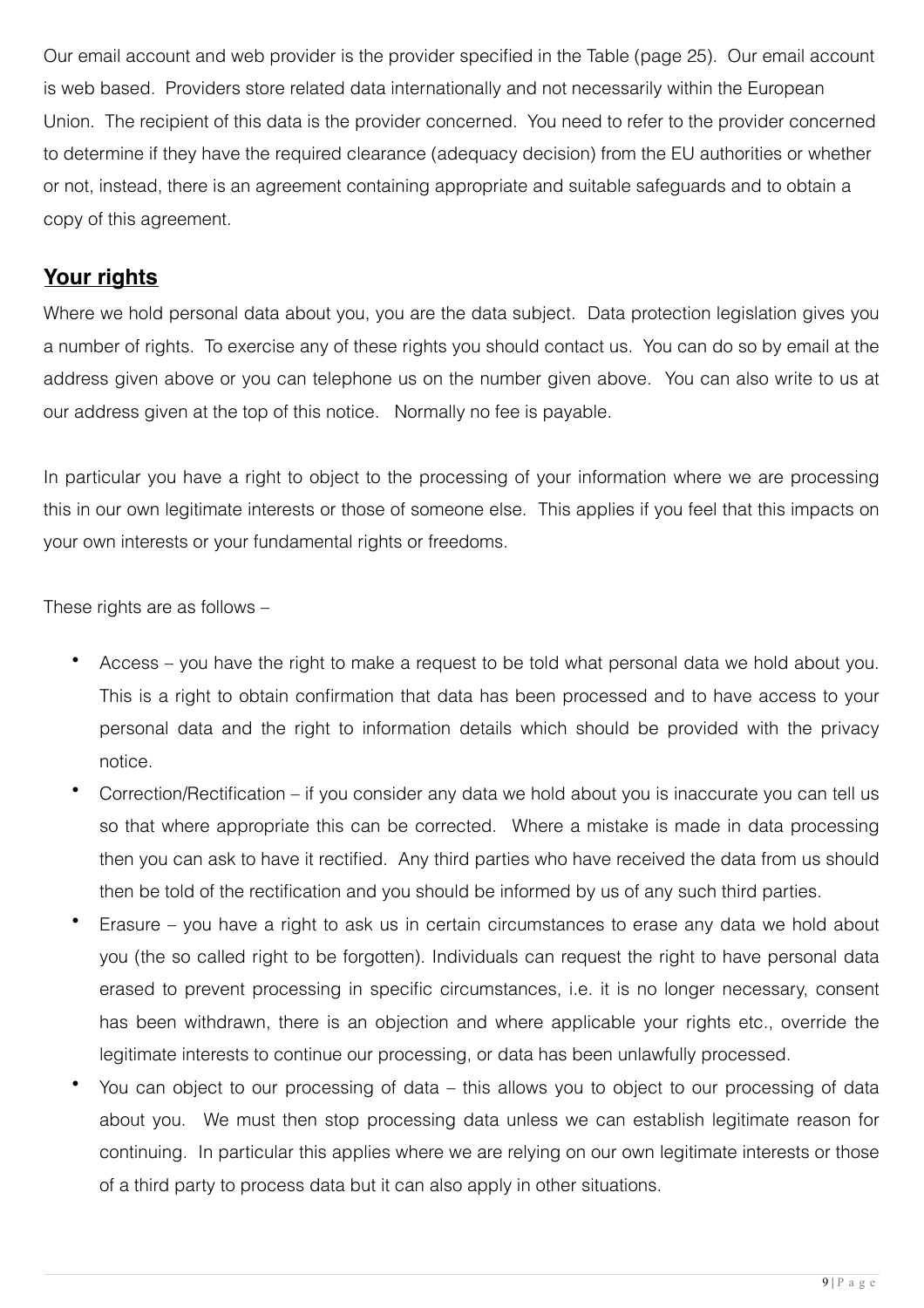- Restricting processing you can ask us to suspend processing of your personal data and we must then restrict processing of data. This includes where you are contesting the accuracy of a statement or the lawfulness of the processing.
- Data portability this allows individuals to reuse their personal data for their own purposes across different services allowing them to move, copy or transfer personal data more easily.

## **Withdrawal of consent**

Where your consent provides us with the legal gateway to process data about you, you can withdraw this at any time by telling us by email or post using the telephone/addresses given above.

## **Complaints**

We operate our own internal complaints policy and if you have any concerns about the way in which we collect or handle data please contact us.

Additionally, you have the right to lodge a complaint with the Supervisory Authority who is –

Information Commissioner Information Commissioner's Office Wycliffe House Water Lane Wilmslow **Cheshire** SK9 5AF [www.ico.org.uk](http://www.ico.org.uk)

#### **TABLE**

#### **Introduction**

#### *About this Table*

As necessary, we collect, use and otherwise process different categories of information (data) about you relying on the various legal gateways available to us. This relates to your application for a tenancy/ residency and, if this goes ahead, so that we can manage the tenancy and the property along with associated matters. This part of this notice gives you a general description of these processing activities for the different categories of information and the purposes for which we process your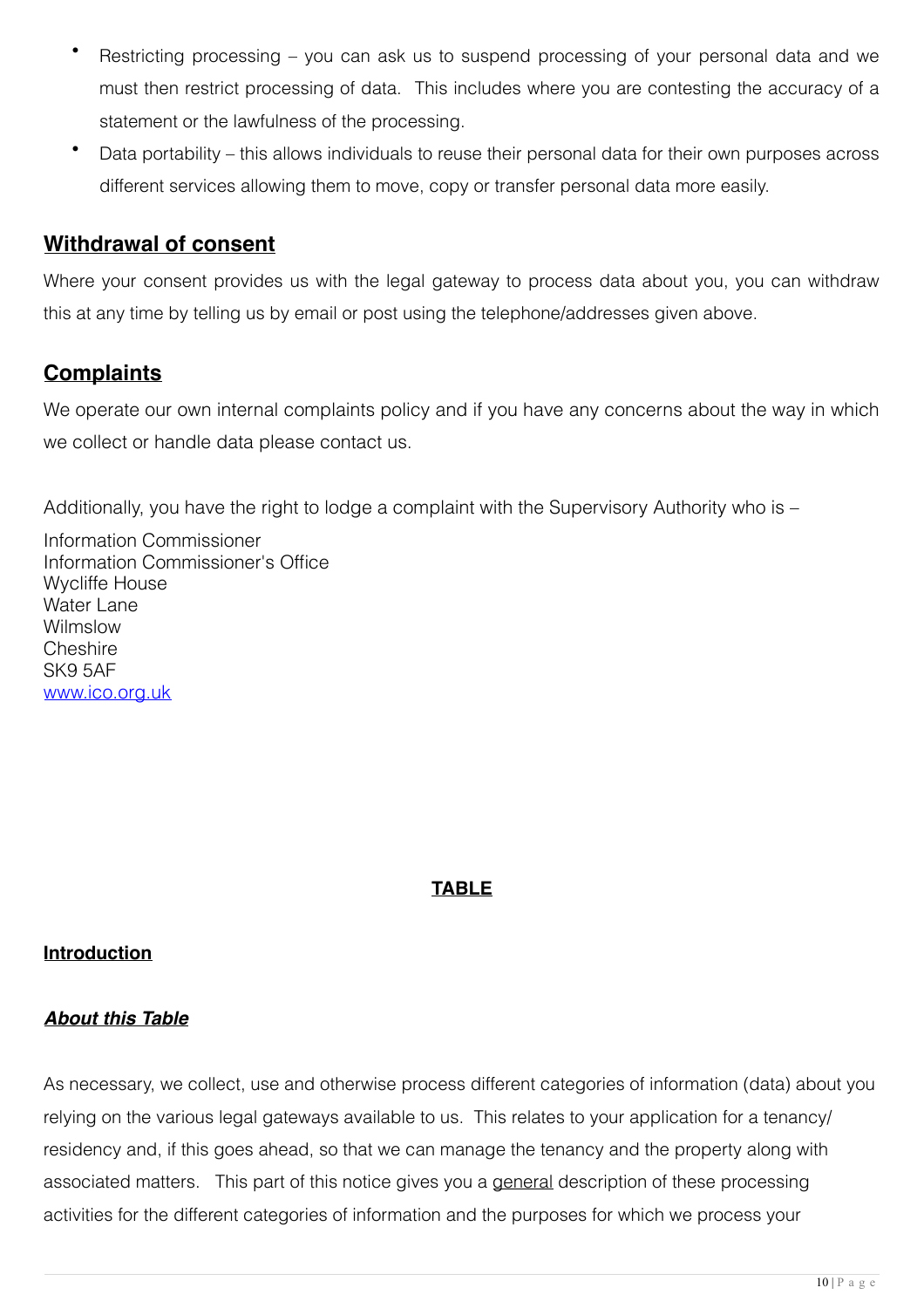information. If you consider that we have not given sufficient details of what we do then you can make an access request for more information.

#### *Background*

Renting out residential accommodation and managing tenancies and rental properties is multi-faceted. As tenants and residents are at the centre of this service, we must process your data for a large number of different purposes. Data protection law requires us to give you information about these processing activities as concisely as possible. To do so we have split information about you into different categories, which is in line with requirements in the legislation. We also have to tell you the extent for which your information can be used and shared. Due to the nature of our business, information falling into one category will be combined with information in other categories, to be handled by us as permitted for the stated purposes under the relevant legal gateway which we have to identify. For example, information about your identity/contact details will be combined with other categories of information to correctly identify you, e.g. when we compile our accounts or pass information about a repair over to a contractor so that they can deal with the problem at the property you rent. However, we only do this to the extent that it is necessary in the circumstances.

#### *Expressions used*

To make this Table as concise as possible we employ a number of expressions –

**Handle information** – collecting, compiling, using or storing information (data).

**Use information** – when we use information this means we consult it, compile it, refer to it to make a decision, or act on it, or combine it with other data. When using it in this way we may have to alter it.

**Share data** – this includes transferring data to someone else where this is necessary, or receive it from a third party.

**Collect data** – this is where we receive information either from you, e.g. when you sign a tenancy application form or from a third party, e.g. a reference about you.

**Compile data** – this is where we use information about you which we have collected to generate information about you, e.g. our rent payment records or repair records.

**Next of kin etc.** – this includes close relatives.

#### *Altering Data*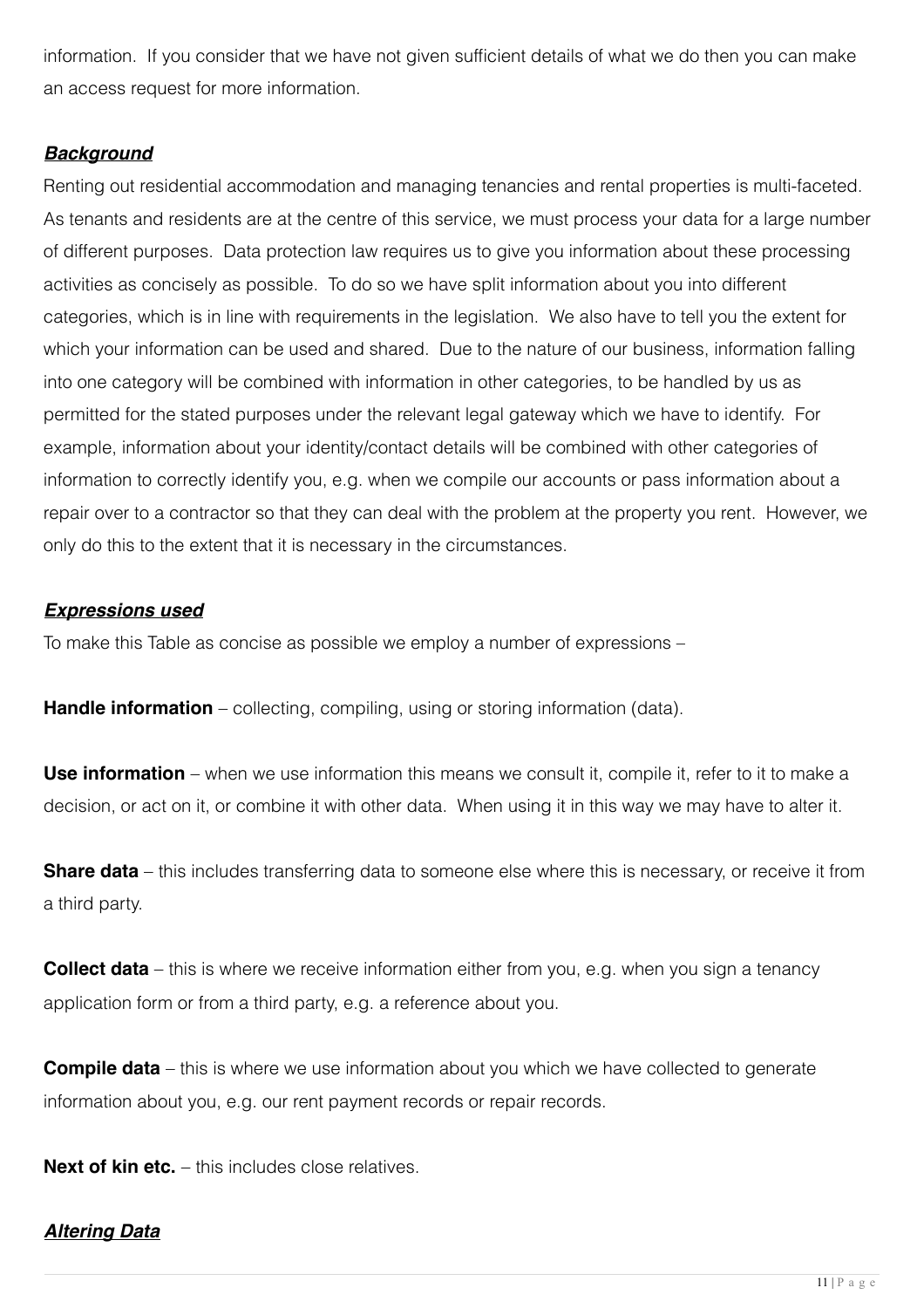We are required by data protection legislation to keep your information up to date and it is of course in our own legitimate interests to do so for us to ensure that we have accurate records. For example, we keep our record of your rent payments up to date as they are received.

#### *Storing Data*

We keep information both electronically and in a manual filing system to maintain our records. We do this because we need to use it from time to time. Normally the legal gateway permitting us to do so which will apply will be the same as applies when we use the data. Additionally, however, there are legal obligations to retain data under data protection law, taxation legislation and housing law. We also need to do so to fulfil our contract with you. In our own legitimate interests, we also need to retain information to deal with enquiries or disputes and for audit purposes.

#### *Destruction of Data*

We delete/destroy data once it is no longer needed. This is a requirement of data protection law. This notice tells you the period for which we normally store data.

#### *What this Table tells you*

Information is handled as necessary from time to time. As already stated, information falling under one category can be amalgamated with or added to information in another category in order to carry out the stated purposes.

Part 1 of this Table tells you, depending on the relevant category of your information, what our processing activities are and what is the legal gateway permitting processing as well as the purpose for which we carry out these processing activities.

Where the legal gateway in question is our own legitimate interests (or those of a third party) we identify the relevant legitimate interests.

Details about sharing data are set out in Part 2, whether we transfer it to someone else or receive it from a third party.

#### **Part 1 – Collecting, compiling, using and storing your information**

In this Part we list out the different categories of your information, briefly explain them where needed, explain what we do with the information and why, as well as specifying the relevant legal gateway we rely on to do so.

We use the word "handle" to cover collecting, compiling, using or storing this information.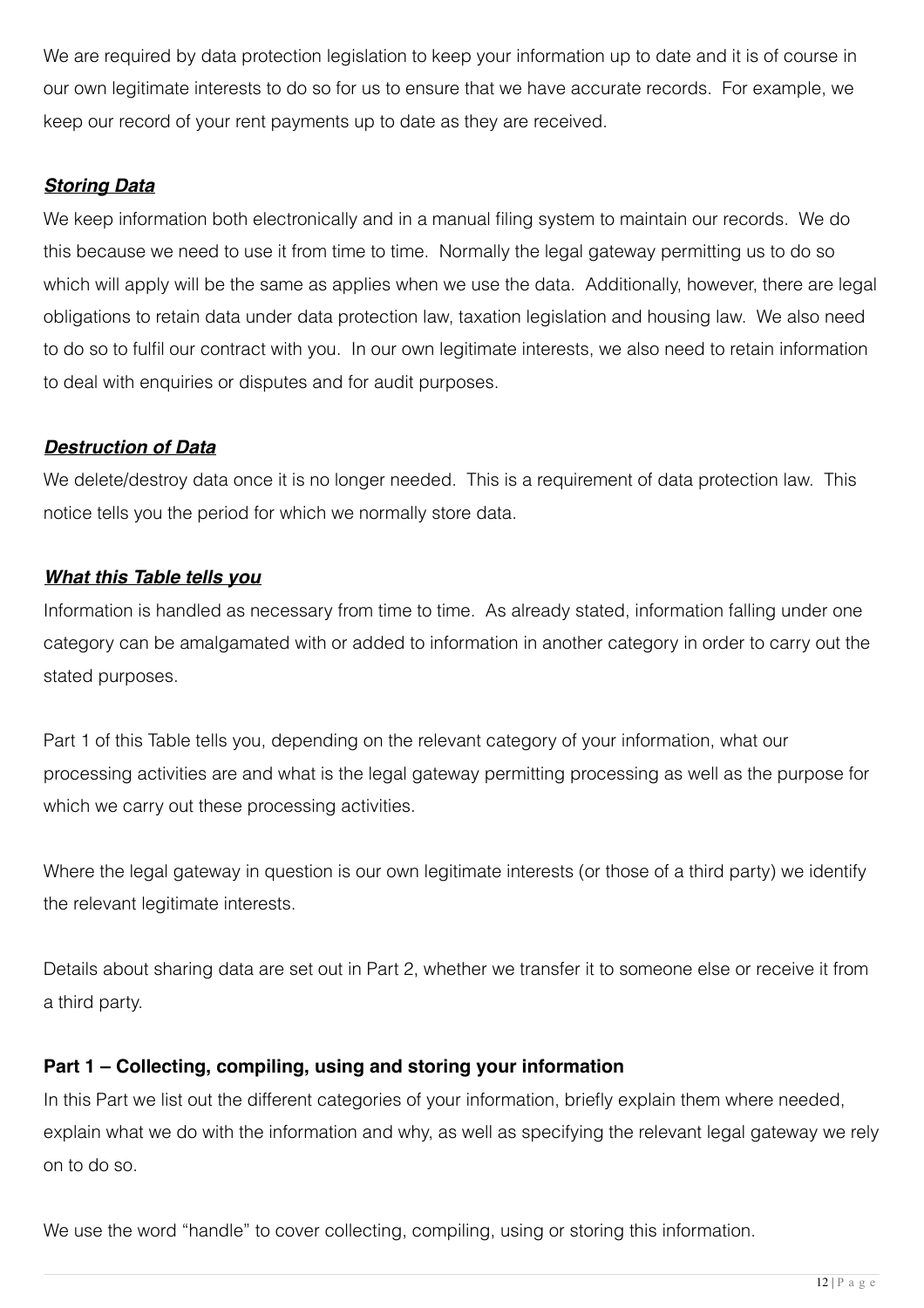#### **Identity and contact details**

- 1. This includes name, contact details, date of birth and national insurance number etc
- 2. We handle this information in order to enter into the tenancy agreement and subsequently to manage the tenancy and the property. This is done to perform the contract.

#### **Personal and background information**

- 1. This includes details of the tenant's present residence and their current landlord (if any), current occupation and status, employed, student etc., employer or educational institution, state benefits received, details of other residencies, any bankruptcy or county court judgments, next of kin etc., pets and any photographs of yourself.
- 2. This information is handled to evaluate your suitability as a tenant. This is done for our own legitimate interests. These are to ensure that any let is to reliable tenants and residents with suitable quarantors where applicable.
- 3. We also handle this information which relates to next of kin etc., to contact them in the event of an emergency. This is to protect your vital interests.
- 4. This information will also be handled if we need to trace you to contact you in connection with the tenancy or the property or to pursue a claim against you, e.g. for rent arrears. This is in our own legitimate interests. These are to enforce your obligations, deal with any property left behind at the property, or to recover property.

#### **Bank details**

- 1. This includes details of your bank, building society or other paying organisation, including those operating digitally/online.
- 2. We handle this information, on occasion, in order to make payments to you.
- 3. We also handle this information as part of our verification of your suitability as a tenant, including to protect against money laundering. This is in our own legitimate interests and a legal requirement to ensure that we let to suitable tenants/residents and do not receive proceeds of crime.

#### **Tenancy details**

- 1. This includes renewals of the tenancy. Information within this category includes the address of the property, start date for the tenancy, period of occupancy, rent and other payments.
- 2. We handle this information to prepare and complete the tenancy agreement and then to manage the tenancy and the property. This is done to perform our contract.
- 3. Tenancies are renewed by agreement. This could involve a request from you. We handle information about the renewal of tenancies. This is done for contractual performance.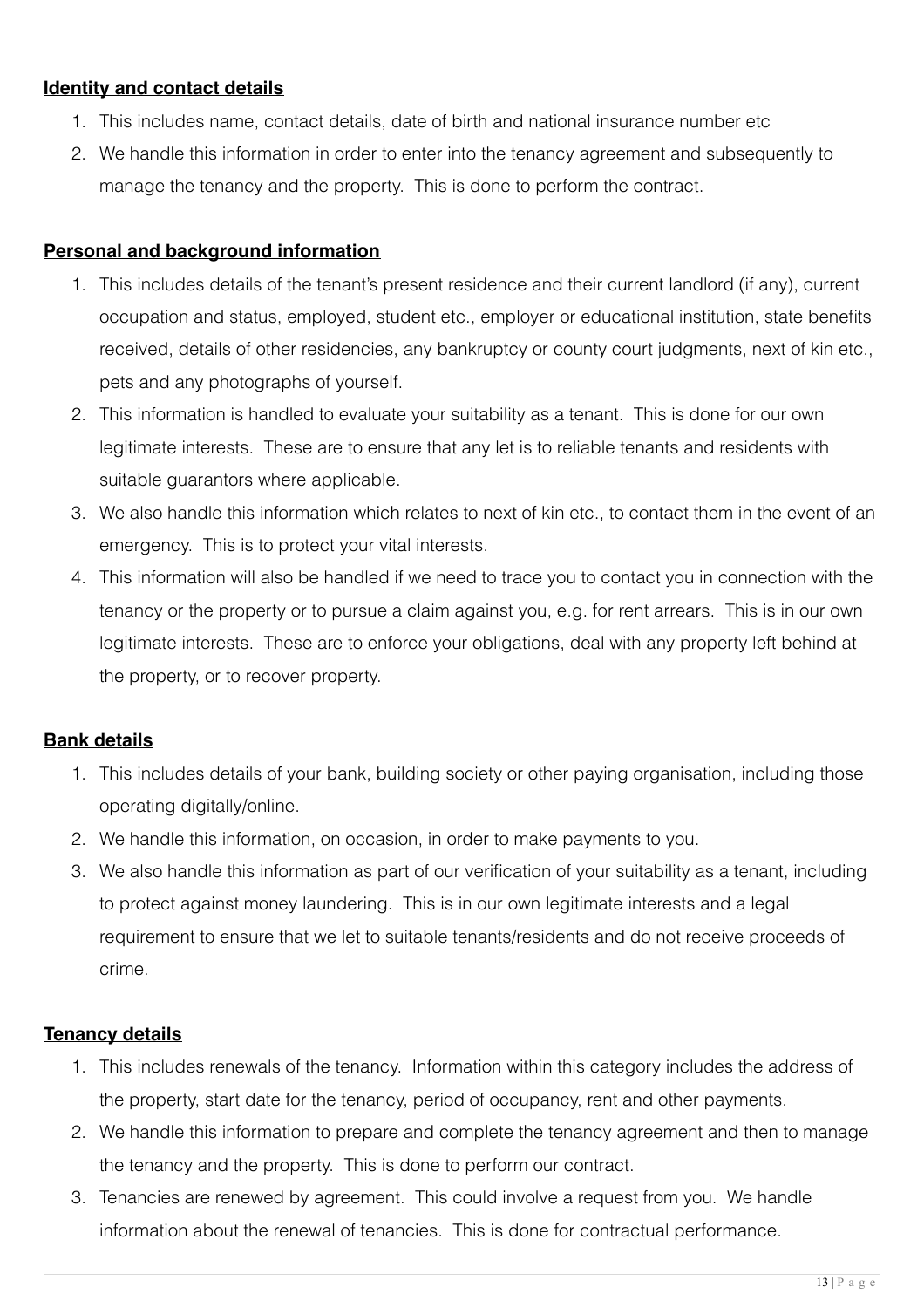- 4. Where you are a joint tenant or there are residents living with you, details of any other joint tenant or resident are linked with the tenancy/property.
- 5. We handle this information to prepare and complete the tenancy agreement and thereafter to manage the tenancy and the property. This is done to perform our contract.
- 6. Where there is a guarantee, e.g. from a parent, we collect information about the identity and contact details of the guarantor, background information about the guarantor and details of property owned. This is then linked to your tenancy and the property.
- 7. We handle this information to protect our own legitimate interests. This is to provide security for the payment of the rent and to ensure compliance with tenancy obligations.

#### **Deposits (if any)**

- 1. This includes the amount of a deposit, who pays it and in what shares, and the steps taken to protect the deposit.
- 2. We handle this information to deal with the deposit received and to administer the deposit. This includes handling information about persons who contribute towards the deposit who are not a tenant. This is done both for contractual performance and to ensure compliance with legal obligations relating to handling deposits under the Deposit Protection legislation. This is to secure payment of the rent and compliance with tenancy obligations.
- 3. We also handle deposits at tenancy termination and this is dealt with under that section.

#### **Immigration/right to rent checks/verifying tenant's identity**

- 1. Under immigration legislation we check that each tenant and adult resident in the property has the right to rent. This includes retaining copies of passports, driving licences and other specified documentation. We must retain this for inspection, if required, by the Home Office.
- 2. We handle this information in accordance with the requirements of immigration legislation in order to carry out our legal obligations.
- 3. We also handle this information in order to verify the identity of tenants and residents along with guarantors in order to protect our legitimate interests. These are to ensure that we are dealing with the correct person.

#### **Rent and payment collection**

1. This includes records we compile to record receipt of rent and other payments from you and associated documentation relating to such payments. This also includes any documentation where we need to issue reminders for payment, including levying charges for interest or fees for late payment.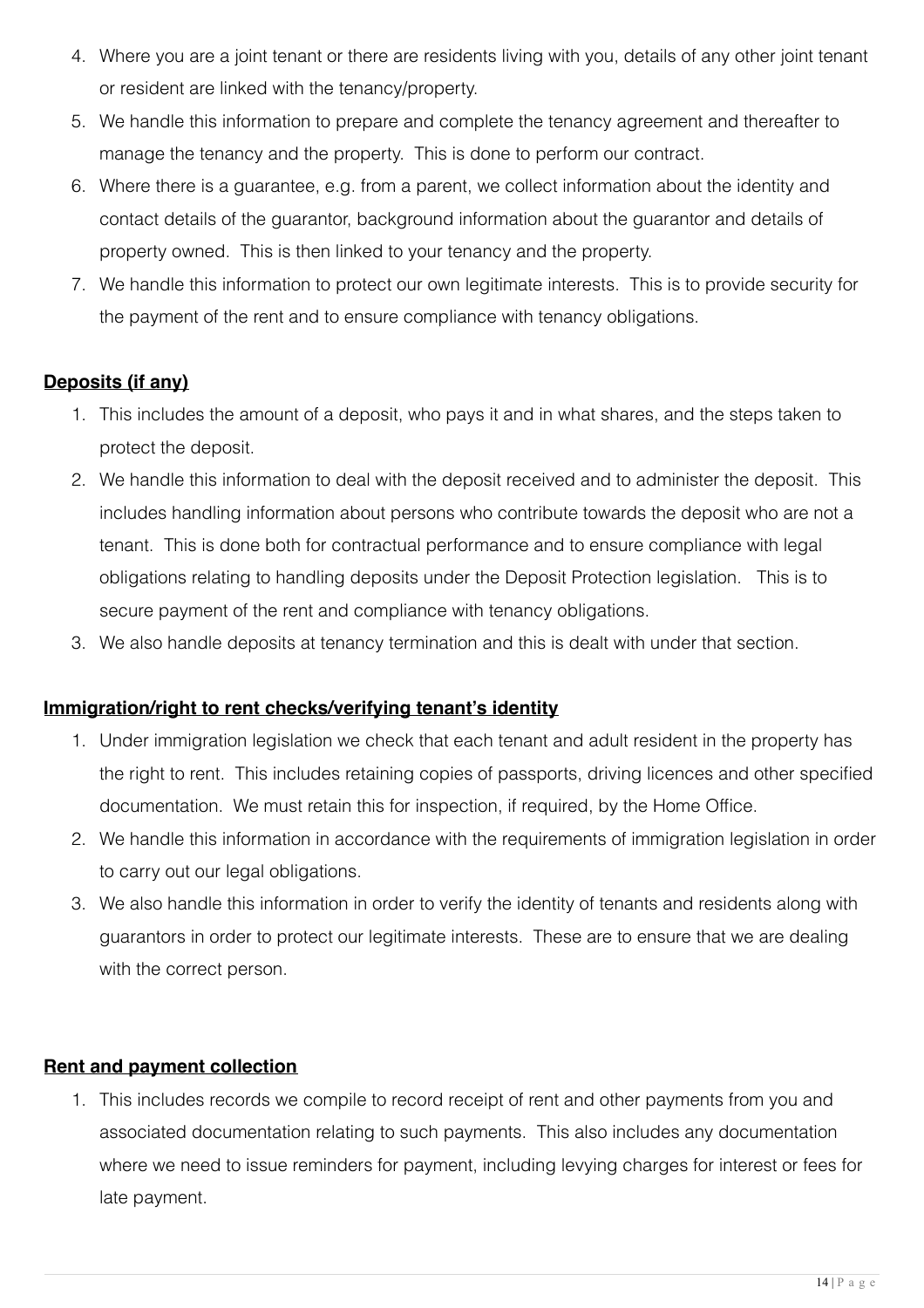2. We keep this information in order to compile correct and up to date records. This is done for contractual performance.

#### **Recovery of arrears, claims and possession proceedings**

- 1. In the event of non-payment of rent or other payments due, or if there is non-performance of the contract (including allegations against ourselves) then we record this and enter into relevant communications. This includes information and documentation related to any proceedings which may be commenced or brought against us in relation to these matters, including proceedings to recover possession of the property.
- 2. We handle this information in order to pursue recovery of what is owing and to enforce our rights, to defend claims, and to recover possession of the property. This is done in our own legitimate interests and for contractual performance. These are to protect our clients' property interests, to enforce our rights and to ensure payment due is made, as well as to defend any claims brought against us or our clients.

#### **Repairs/housing standards/health and safety**

- 1. This includes condition surveys, inspection reports, reports of repairs required and information about actions taken. This extends to conditions and standards generally at the property including health and safety, e.g. gas safety.
- 2. We handle this information to ensure that the property and its contents are properly maintained. This is done both for the purposes of contractual performance and, where applicable, to comply with our legal obligations.

#### **Breach of tenancy agreement/nuisance etc.**

- 1. This includes complaints which we receive or information which we hold relating to alleged breaches by a tenant or resident (which could include a child) including nuisance and anti social behaviour, including records and related communications. This includes complaints about these matters made by neighbours or other tenants or residents.
- 2. We handle this information so as to ensure that tenancy obligations are complied with and that tenants and residents live harmoniously with neighbours. This is to protect our own legitimate interests and the legitimate interests of affected third parties. These legitimate interests are ensuring the tenancy obligations are complied with as well as the prevention and detection of crime and anti-social behaviour.
- 3. We also handle this information under a legal obligation where there is a Selective Licensing area in force or where the property is a licensed House in Multiple Occupation (HMO) or under the licensing scheme operating in Wales.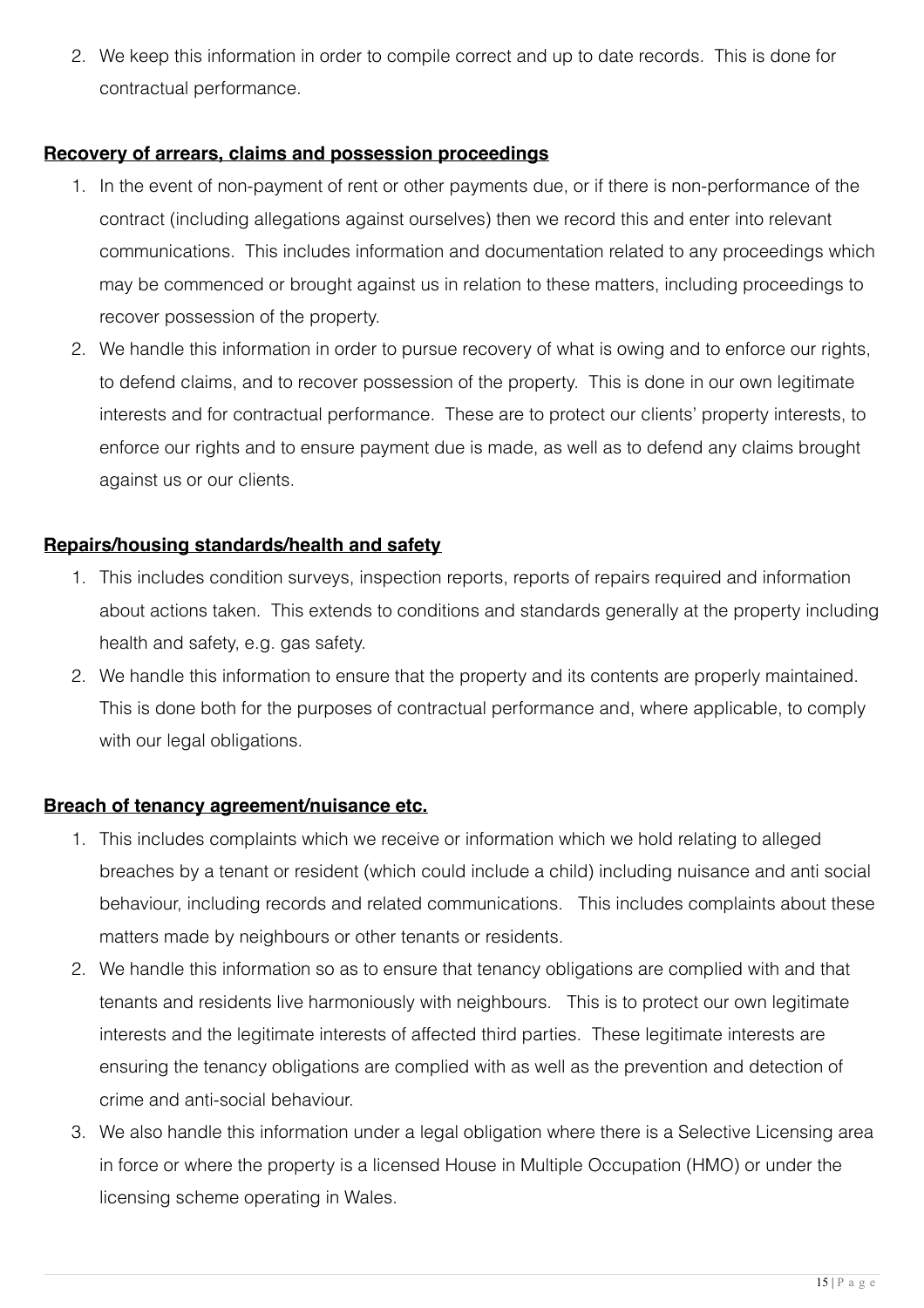#### **Council Tax liability**

- 1. Notification is given to the local authority in relation to tenant/resident liability for Council Tax. This can include information about the period of occupancy as well as former and subsequent addresses.
- 2. We handle this information in order to ensure that the liability for Council Tax is dealt with correctly. This is done to protect our own legitimate interests and those of the local authority. These are for the correct billing and collection of Council Tax and to ensure that we do not have to meet Council Tax liability ourselves where this is not appropriate.
- 3. In the event of the local authority serving a statutory notice then we must supply this information to comply with our legal obligations.
- 4. Where appropriate the tenant may be entitled to a reduction in Council Tax (formerly called Council Tax benefit). Information is handled relevant to claims made by tenants. This is in the interests of the local authority administering the scheme to see that benefits are properly calculated and paid.

#### **Water charge payments**

- 1. This relates to notification to a water company of the tenants/residents who are living at the property their periods of occupancy and it can include previous and subsequent addresses. It also relates to communications between ourselves and the water company concerned.
- 2. We handle this information to establish liability for water charges in our own legitimate interests and those of the water company concerned. This is to ensure that legal liability for payment of water charges is correctly established and discharged.

#### **Utilities and other service providers**

- 1. We arrange and establish liability for payment of gas and electricity consumed at the property. These services may be provided as a requirement under the tenancy agreement. It includes communications about changes of tenants, interruptions and disconnection of supply and work to be carried out in connection with utilities and services such as the installation of smart meters/ replacement meters.
- 2. We handle this information in order to arrange provision of utilities and services and ensure that the correct liability for relevant charges is established and that these are paid for. This is done in our own legitimate interests and those of the utility company/provider concerned. These are to ensure utilities and services are provided and that liabilities are paid.
- 3. We also handle this information in order to deal with breakdowns, interruptions and disconnections and to ensure that the appropriate quality of service is provided. This is done in our own legitimate interests. These are to ensure that requisite utilities and services are available and are provided at the property.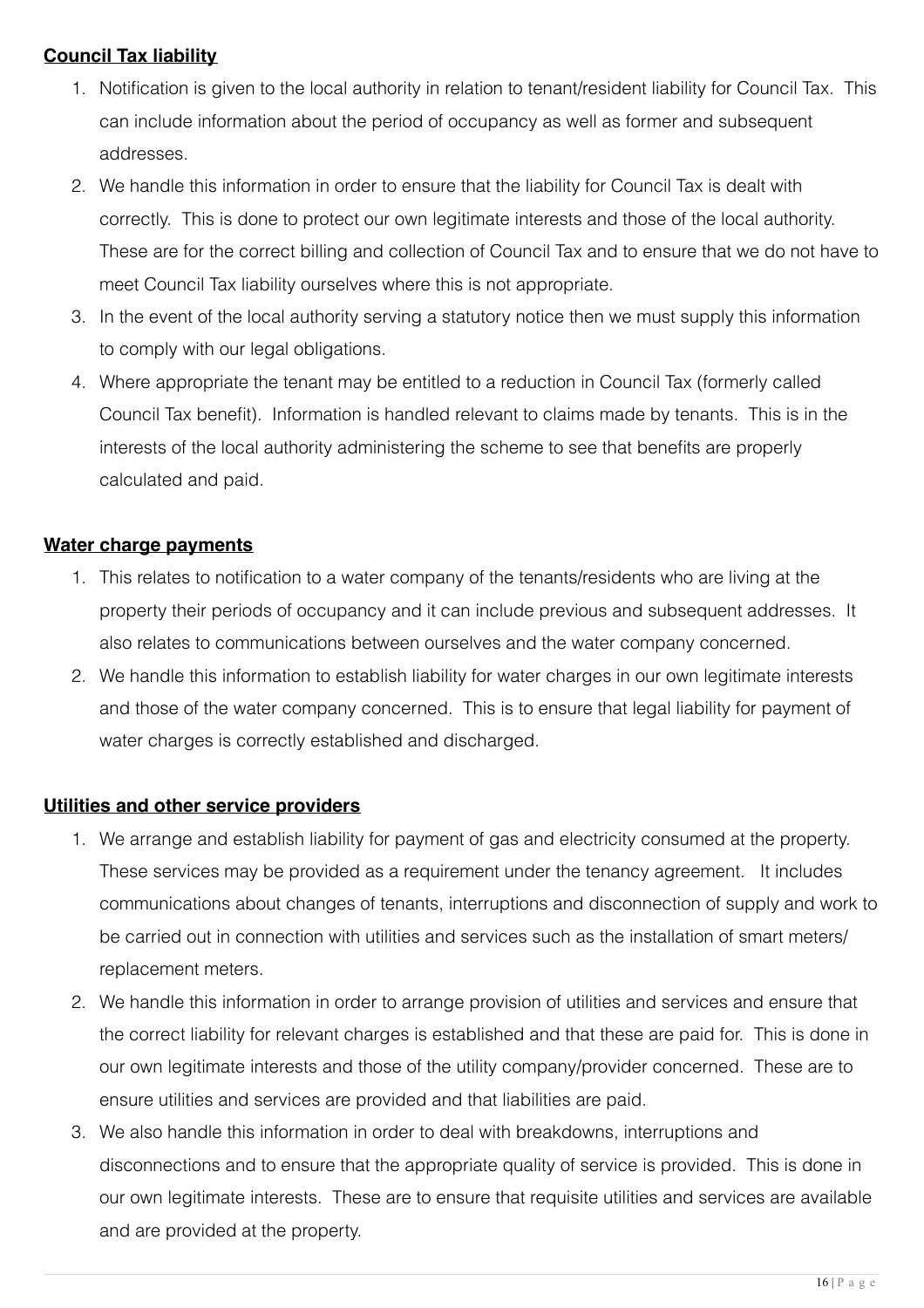#### **Universal Credit/Housing Benefit/Local Housing Allowances**

- 1. Where eligible a tenant will be entitled to the appropriate welfare benefits to assist them to pay rent. Information may be required by the Department for Work and Pensions (DWP) or local authority to verify entitlement. Normally, payment of benefit is made direct to the tenant, however, if the tenant is vulnerable, or there are arrears, payment of benefit can be made direct to us. This extends to Council Tax reductions (the old Council Tax benefit).
- 2. We handle tenancy details and rent payment records, including information about arrears of rent, and the tenant's personal circumstances, relevant to the processing of claims and the administration of benefits. This is done for contractual performance. It is also carried out in our own legitimate interests to secure payment of rent.
- 3. We handle information relevant to applications for benefit and in particular applications for direct payment to ourselves including reasons for non-payment of rent. This is for contractual performance.
- 4. On occasion where direct payment has been made to us there may be claims by the benefit authority for recovery of overpayments. We handle information relevant to such claims. This is done for our own legitimate interests. These are to ensure that we can collect and retain rent due.

#### **Tenancy termination**

- 1. A tenancy may run out and the tenant leaves; tenants could leave early while the tenancy is still running on; we may serve notice requiring the tenant to vacate and, if need be, enforce this by court possession proceedings.
- 2. Tenancy terminations of whatever kind also involve the return of any deposit paid; possible claims against guarantors; claims on rent insurance or property insurance; arrangements for tenants/ residents to vacate the property; tenants/residents' property being left behind. They also give rise to issues around the state and condition in which the property has been left, e.g. cleanliness etc.
- 3. We handle information relevant to these matters concerning tenancy terminations, in our own legitimate interests. This is to ensure that the property is returned to us in a proper state with vacant possession and that all appropriate financial claims by either party against the other are correctly dealt with. These include our obligations in relation to the refund of deposits, to comply with our contractual obligations between us and the tenancy deposit scheme with whom the deposit is protected.

#### **Complaints**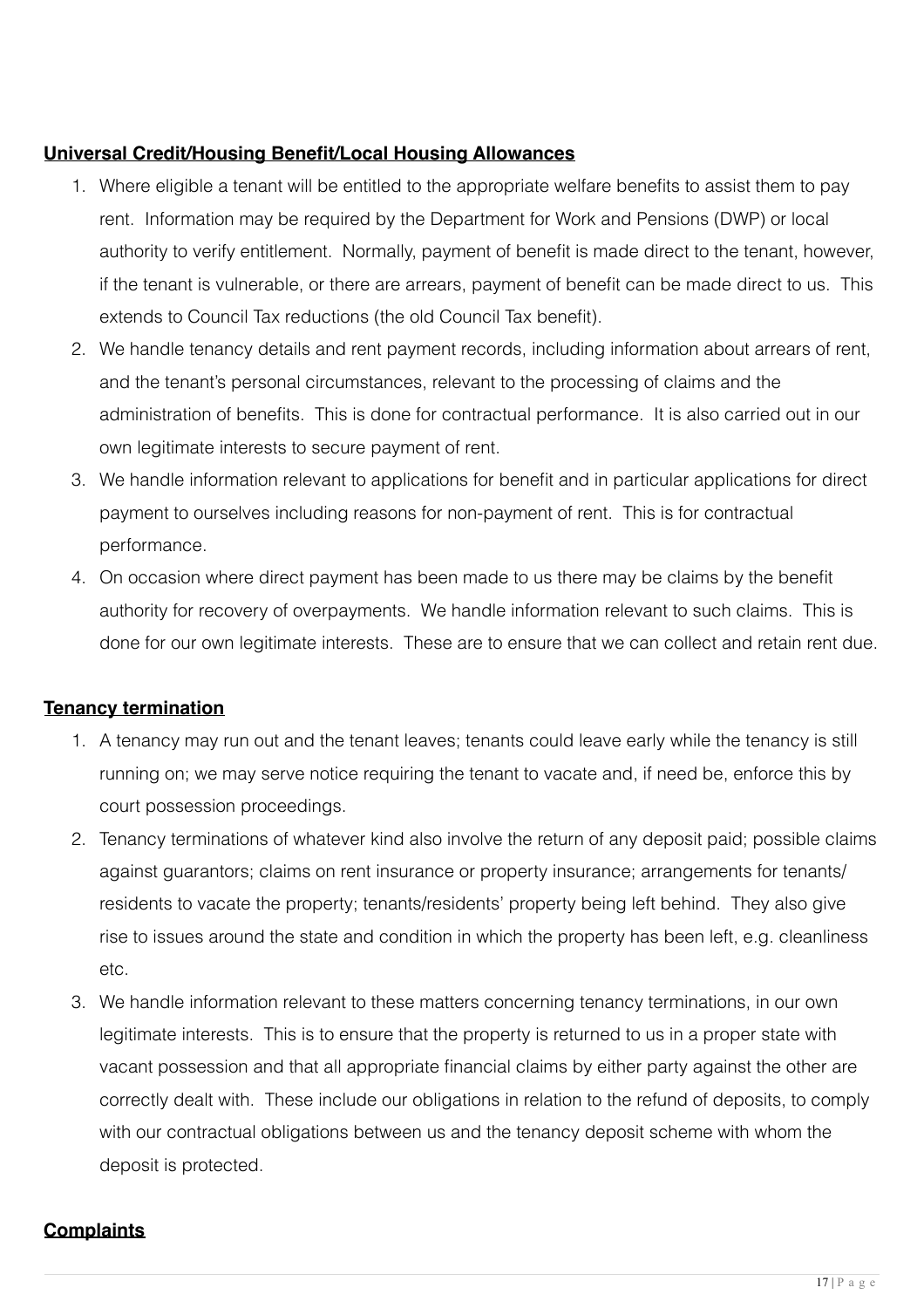- 1. We operate a complaints procedure which may be informal. Although we will do all we can, unfortunately, sometimes things go wrong so complaints may arise.
- 2. Information handled concerns complaints which you may make or which may be made on your behalf. These will give rise to communications and records being compiled by us.
- 3. We handle complaints with a view to resolving these, although this might involve external intervention, e.g. by the courts.
- 4. We handle complaints for contractual performance. This is also done in our own legitimate interests. These are to protect ourselves against claims and to ensure that the complaints are properly resolved.

#### **Health/disability**

- 1. Importantly, this is sensitive personal information to which additional protections apply. We may be given information about your health (whether mental or physical) or disabilities.
- 2. Health information may be given to us to explain your absence from the property or as a reason why rent has not been paid. You may wish us to have information about your health so that we are aware of how you may need assistance on occasion. This could also be information about health or disabilities affecting someone else which impacts on you.
- 3. We may be given information about your disabilities so that we can make particular arrangements for you, including any adaptations which may be required under disability discrimination legislation.
- 4. We handle information about your health or disability, and the health of others, depending upon the circumstances, to assist us in the management of the tenancy and the property. This may be to protect your vital interests. It may alternatively be for contractual performance where it affects your ability to perform your contractual obligations under the tenancy agreement. It will be in our own legitimate interests if we are told of any medical condition which affects you. This is so we are aware of possible impacts on you.
- 5. In regards to information concerning any disability, we handle this information to assist in the management of the tenancy and the property. This may also be under a legal obligation where we are obliged by law to make provision to deal with your disability.
- 6. In addition, as this is special category data, additional legal requirements are imposed upon us about your health and/or disability and we may request your consent to handle this information.

#### **CCTV and Audio**

- 1. If we operate cctv you will be given information about this. We may operate cctv to cover common parts or the exterior of the premises.
- 2. We may also hold audio recordings, e.g. messages from you on telephone answering machine or mobile phone.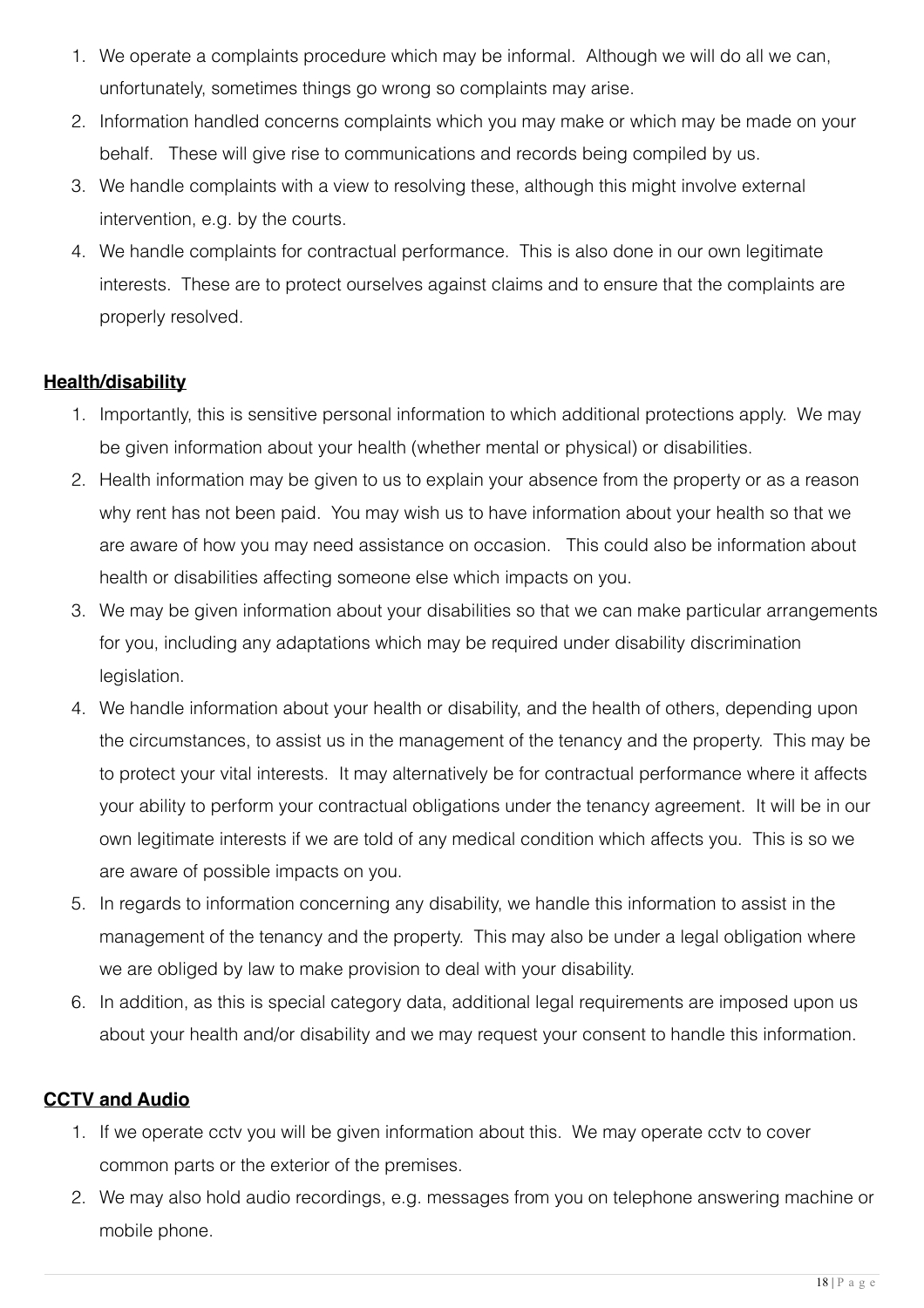- 3. Where cctv is operated this is for the safety and security of the premises in question and for the prevention and detection of crime and anti social behaviour, as well as monitoring tenancy obligations. This is done in our own legitimate interests. These include the protection of the property and ensuring compliance with tenancy obligations as well as the safety and security of tenants, residents and neighbours.
- 4. We handle audio recordings to assist with accurate record keeping. This is done for contractual performance or in our own legitimate interests. These are to ensure that we have reliable records of communications.

#### **Correspondence etc**

- 1. Correspondence includes all ways in which we receive communications from whatever source. This includes emails, text messages, social messaging, letters and documentation. This can include photographs and other visual recordings.
- 2. We handle these communications initially relating to entering into the tenancy agreement and then for the management of the tenancy and the property, as well as associated matters arising under the various categories of information referred to in this Table. This is done for contractual performance where applicable, to carry out any legal obligations imposed on us, to protect your vital interests, or in our legitimate interests. These legitimate interests are to ensure that we have the necessary information relating to these matters and for accurate record keeping.

#### **Websites and online platforms**

- 1. Information about you is available in the public domain, often put there by you, which can be accessed by searches allowing for access to the websites which hold this information.
- 2. Information about you is also made available when you access online platforms, e.g. to enquire about properties which are available for renting.
- 3. We handle this information to assess your suitability for tenancies/residencies and for the management of the tenancy and the property. This is in our own legitimate interests to ensure that tenants/residents are suitable and that the tenancy and the property are effectively managed. This can include ensuring that tenancy obligations are performed. These legitimate interests are to ensure that our clients' property interests are protected and our rights are enforced.
- 4. We handle information received via our online platforms for contractual performance, including arranging lettings and entering into tenancy agreements.

#### **Insurance**

1. Landlords insure the buildings and may insure contents belonging to them. They may also insure against public liability.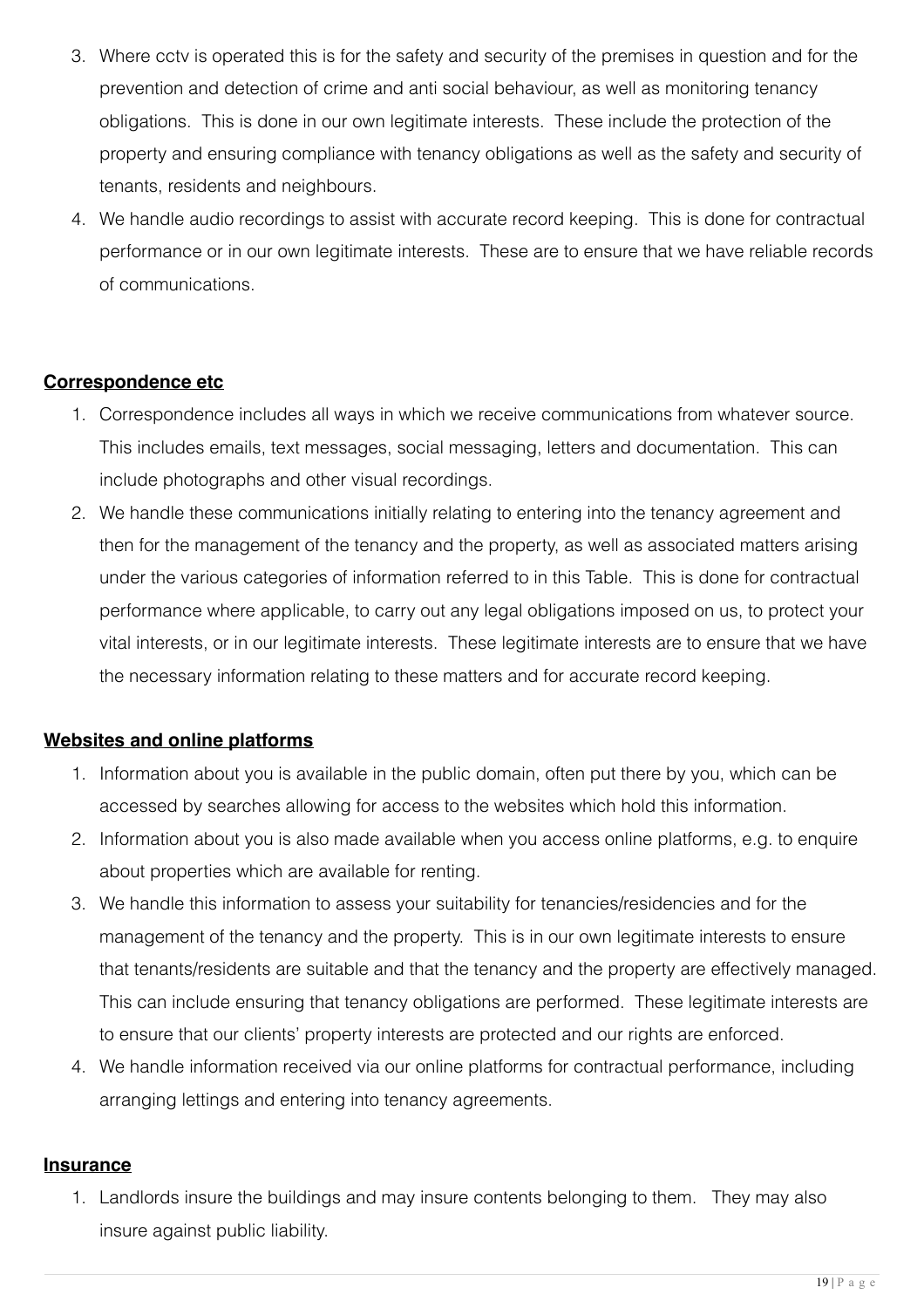- 2. We handle information about you which may be relevant to the insurers to arrange cover, to administer insurance contracts, to renew insurances and to make claims. Contractually we are under certain duties, e.g. to disclose information to the insurers. We handle this information to protect our legitimate interests. These are to ensure that appropriate risks are adequately insured against and to recover any sums due under the policy as a result of claims.
- 3. It is your responsibility to insure your own contents/belongings. You may seek information from us relevant to arranging such insurance or making claims. We handle this information and will do so with your consent which is provided as part of your request for any assistance or information.

#### **Flat management**

- 1. This applies in particular where the property is a flat. This flat will be held under a lease or subject to other contractual arrangements which will set out various responsibilities for the upkeep, insurance etc., of the block including common areas. The lease or other arrangements place contractual obligations which in turn may be passed on to you under the terms of the tenancy.
- 2. We handle information about you in order to carry out our responsibilities under these leases/ arrangements. This is done in our own legitimate interests and in the interests of the freeholder etc., of the block so as to ensure that respective obligations are properly performed.

#### **Part 2 – Sharing Information**

#### **Introduction**

We share your information with various persons, organisations and public authorities as necessary. This involves us either transferring your information to others or collecting it from them, depending upon the circumstances. This Part of the Table gives you details about this. It can be a two-way traffic between ourselves and others. In some instances, we may collect information about you from someone else following a request by us to them to provide this information.

Where we collect information from others (third parties) we have to tell you the source of this information, whether or not it is publically accessible, the nature of the source (i.e. whether it is publically or privately held) and the types of organisation from whom the information is obtained. Where possible we need to name the source as well but often this cannot be done. The required details appear in this Part of the Table.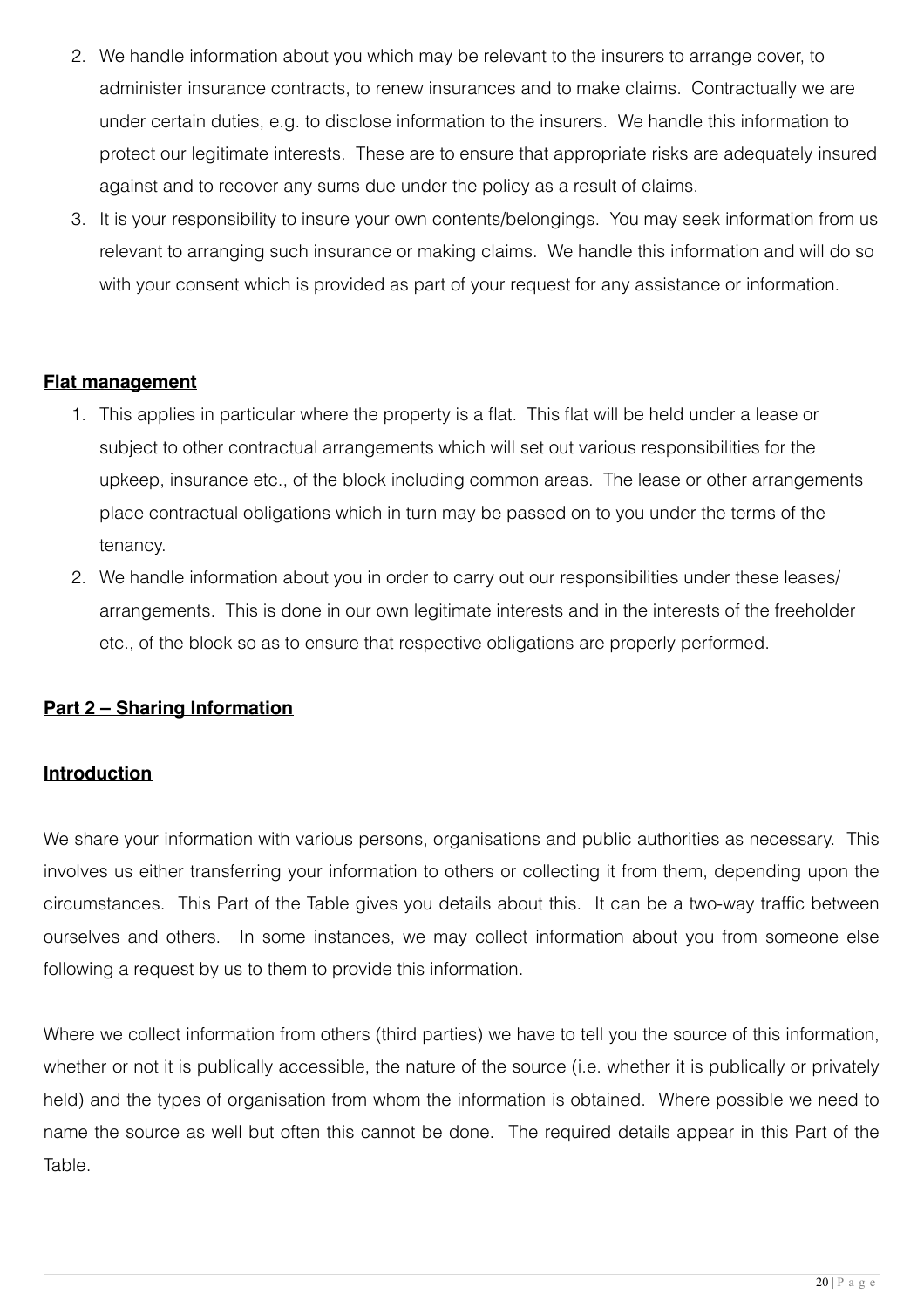Where information is received from a private person/body or a public authority, this information will not normally be publicly accessible, however in some instances it will be. Information which will be publically accessible will be information such as Council Tax bandings and information available in public registers, e.g. registers of births and other available public registers.

We share identity and contact details with all persons, organisations/authorities referred to below. This category of information is linked with the other information in every category for the purposes and under the legal gateway specified under each of the other categories of information. This is to ensure that you are correctly identified and, if need be, can be contacted.

#### **A – Sharing of certain categories of your information**

We share certain categories of your information (both transferring it to them and collecting it from them) with private persons/organisations and public authorities, as necessary.

In Section B we go onto explain that, as necessary, certain private persons/organisations and public authorities can share any of your information (irrespective of its category).

Table 1 below identifies the different categories of your information and specifies the private persons/ organisations/public authorities with whom these different categories of your information are shared as necessary. This Table should be read in conjunction with Table 2 (private persons/organisations) and Table 3 (public authorities). Tables 2 and 3 explain why we share your information with these persons/ organisations/public authorities and the legal gateway which allows this to happen.

Depending on the category of data concerned you should also refer to that category under Part 1 above because the purposes set out for which we handle data and the legal gateway for doing so also usually apply when we share data with others.

#### **Table 1 – Data categories and who they are shared with**

| Data category                   | With whom we share the data                                                                |
|---------------------------------|--------------------------------------------------------------------------------------------|
| Personal/background information | Landlords, employers, debt collectors/tracing agents, next of kin,<br>insurers, banks etc. |
| Bank details                    | Our bank, credit reference agency, debt collectors/tracing agents                          |
| Tenancy details                 | Landlords, employers, benefit authority, local authority, service<br>providers             |
| Deposits (if any)               | Tenancy deposit body; debt collectors/tracing agents; local authority                      |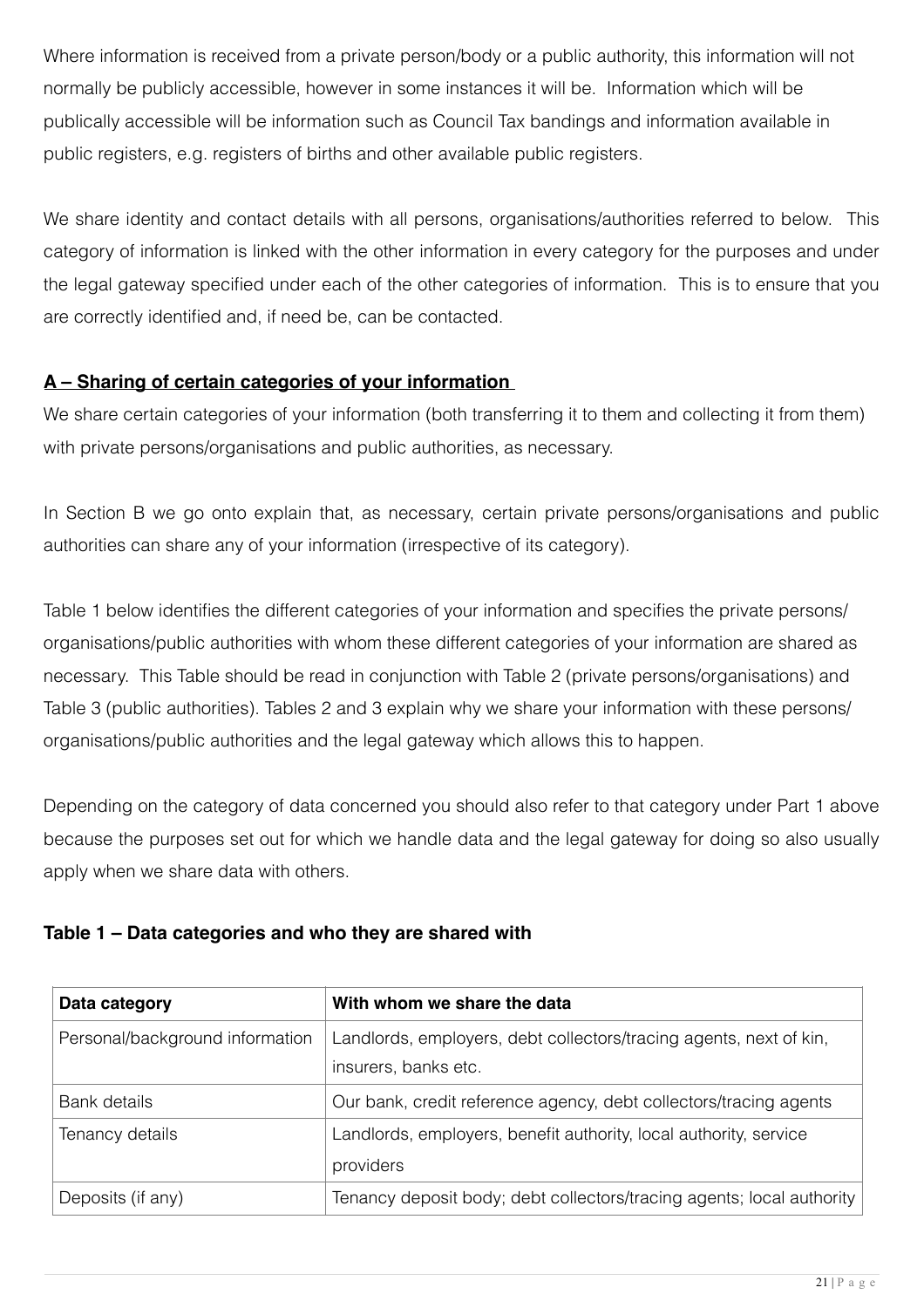| Immigration/right to rent checks      | Home Office; credit reference agency (for verification of identity)       |
|---------------------------------------|---------------------------------------------------------------------------|
| and verification of tenant's identity | and Landlord                                                              |
| Rent and other payments               | Benefits authority, local authority, joint tenants/residents, guarantors, |
|                                       | insurers, landlord                                                        |
| Recovery of arrears, claims and       | Debt collectors/tracing agents, landlords, local authority, joint         |
| possession                            | tenants/residents, guarantors; insurers, Courts                           |
| Repairs/housing conditions/health     | Contractors, tradespeople, etc., deposit protection body, joint           |
| and safety                            | tenants/residents, freeholder, management company etc.,                   |
|                                       | guarantors                                                                |
| Breach of tenancy agreement/          | Contractors, tradespeople etc., deposit protection body, joint            |
| nuisance etc.                         | tenants/residents, guarantors, neighbours, other residents etc.,          |
|                                       | freeholder, management company etc., insurers                             |
| Council Tax liability                 | Local authority                                                           |
| Water charges                         | The water company                                                         |
| Utilities and services                | Utility suppliers and service providers                                   |
| Universal Credit, housing benefit     | Benefit authority (Department for Work and Pensions or local              |
| etc.                                  | authority), regulatory authority, joint tenants/residents/guarantors      |
| Termination of tenancy                | Landlords, debt collectors/tracing agent, local authority, deposit        |
|                                       | protection body, bank, joint tenant/resident/guarantors, freeholder,      |
|                                       | management company etc.                                                   |
| CCTV/audio/ recording table           | Deposit body, law enforcement agencies, joint tenants/residents,          |
|                                       | guarantor, next of kin etc.                                               |
| Correspondence etc.                   | Depending upon the applicable category of information, relevant           |
|                                       | correspondence etc. is shared with any of the persons/                    |
|                                       | organisations/authorities listed in Section A.                            |
| Online platforms                      | Joint tenants/residents; guarantors                                       |
| Insurance                             | Insurers, Landlord                                                        |
| Flat management                       | Freeholders, management companies etc.                                    |

## *Table 2 – Private persons/organisations*

| Categories of persons / | Purpose and legal gateway |
|-------------------------|---------------------------|
| $\mid$ organisations    |                           |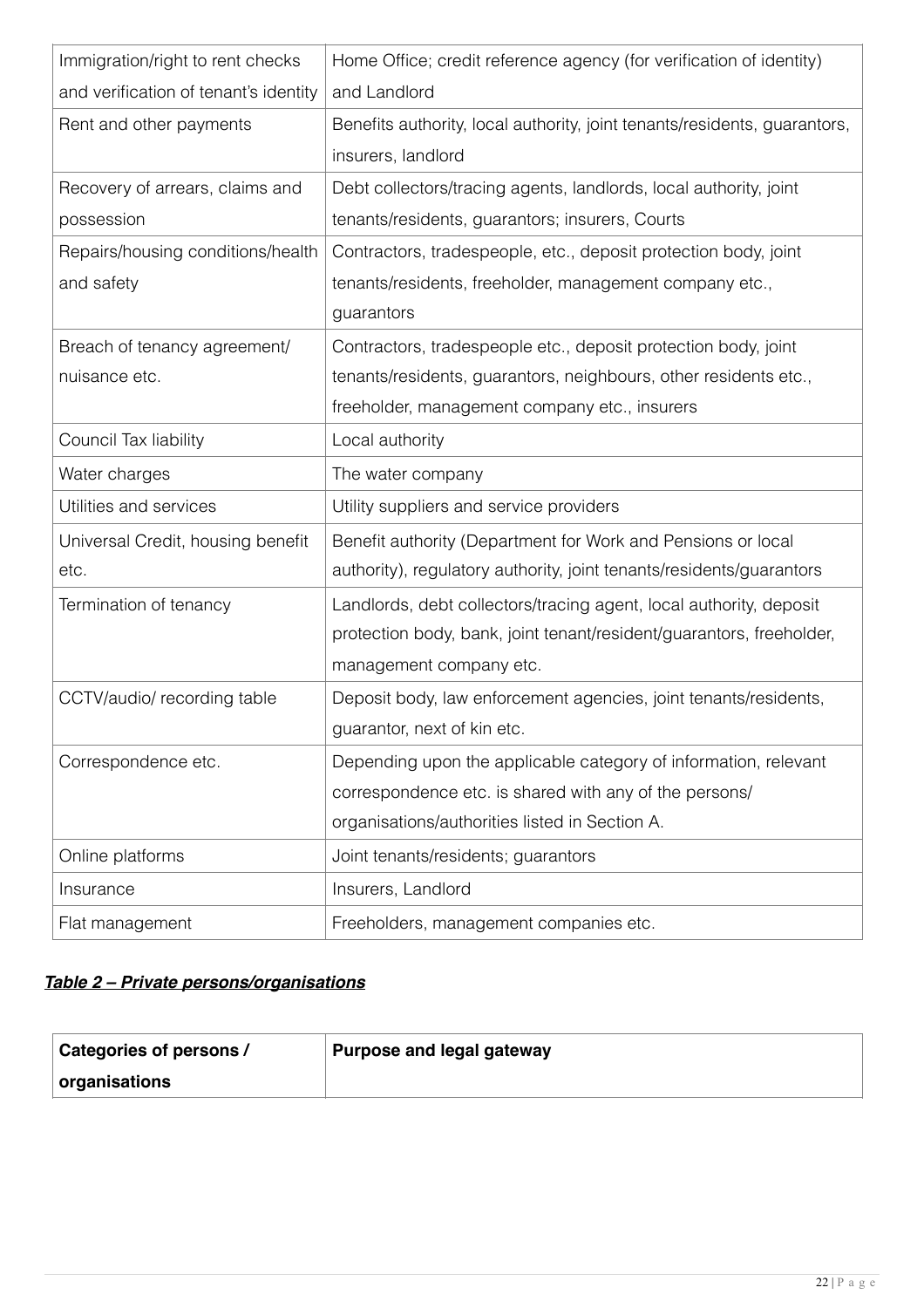| Landlords/employers              | To obtain references. This is to ensure suitability for a tenancy in our |
|----------------------------------|--------------------------------------------------------------------------|
|                                  | own legitimate interests. We also provide information to                 |
|                                  | prospective landlords in their legitimate interest to assist them in     |
|                                  | evaluating suitability for a tenancy/residency. These interests are to   |
|                                  | ensure that properties are let to reliable tenants/residents. Where      |
|                                  | the property is subject to Selective Licensing there is a legal          |
|                                  | obligation for landlords to obtain references before they let.           |
| Contractors/tradespeople/service | Assisting in carrying out our responsibilities under the tenancy         |
| suppliers                        | agreement and for the management of the tenancy and the property         |
|                                  | for contractual performance. In certain cases, this is also to comply    |
|                                  | with our legal obligations in relation to housing conditions and health  |
|                                  | and safety, e.g. gas, electrical and fire alarm maintenance and          |
|                                  | inspection. We will also provide your contact details to contractors     |
|                                  | etc., to facilitate access to the property for contract performance.     |
|                                  | On occasion we will arrange for inspections in our legitimate            |
|                                  | interests. This is so that we can deal with complaints and pursue/       |
|                                  | defend claims.                                                           |
|                                  |                                                                          |
| Utility companies and service    | Arranging for utilities/services and establishing liability for payment  |
| providers                        | along with administering their supply in our own legitimate interests    |
|                                  | and those of the provider. This is to ensure utilities/services are      |
|                                  | provided and that liability is correctly established. Utility companies  |
|                                  | also have certain statutory obligations to perform, e.g. metering. In    |
|                                  | the case of utilities or other service providers, if we agree to provide |
|                                  | any relevant utility or services as part of the tenancy agreement then   |
|                                  | these arrangements are made for contractual performance.                 |
|                                  | Otherwise, they are in the legitimate interests of the utilities/service |
|                                  | providers to ensure that they can effectively carry out their various    |
|                                  | activities.                                                              |
| Credit reference agencies        | We request and consider credit and other referencing relating to         |
|                                  | deciding on the suitability of tenants and residents for a tenancy.      |
|                                  | This is in our own legitimate interest to ensure that we let to reliable |
|                                  | tenants/residents.                                                       |
| Debt collects/tracing agents     | To trace you or make a claim in our legitimate interests. These are to   |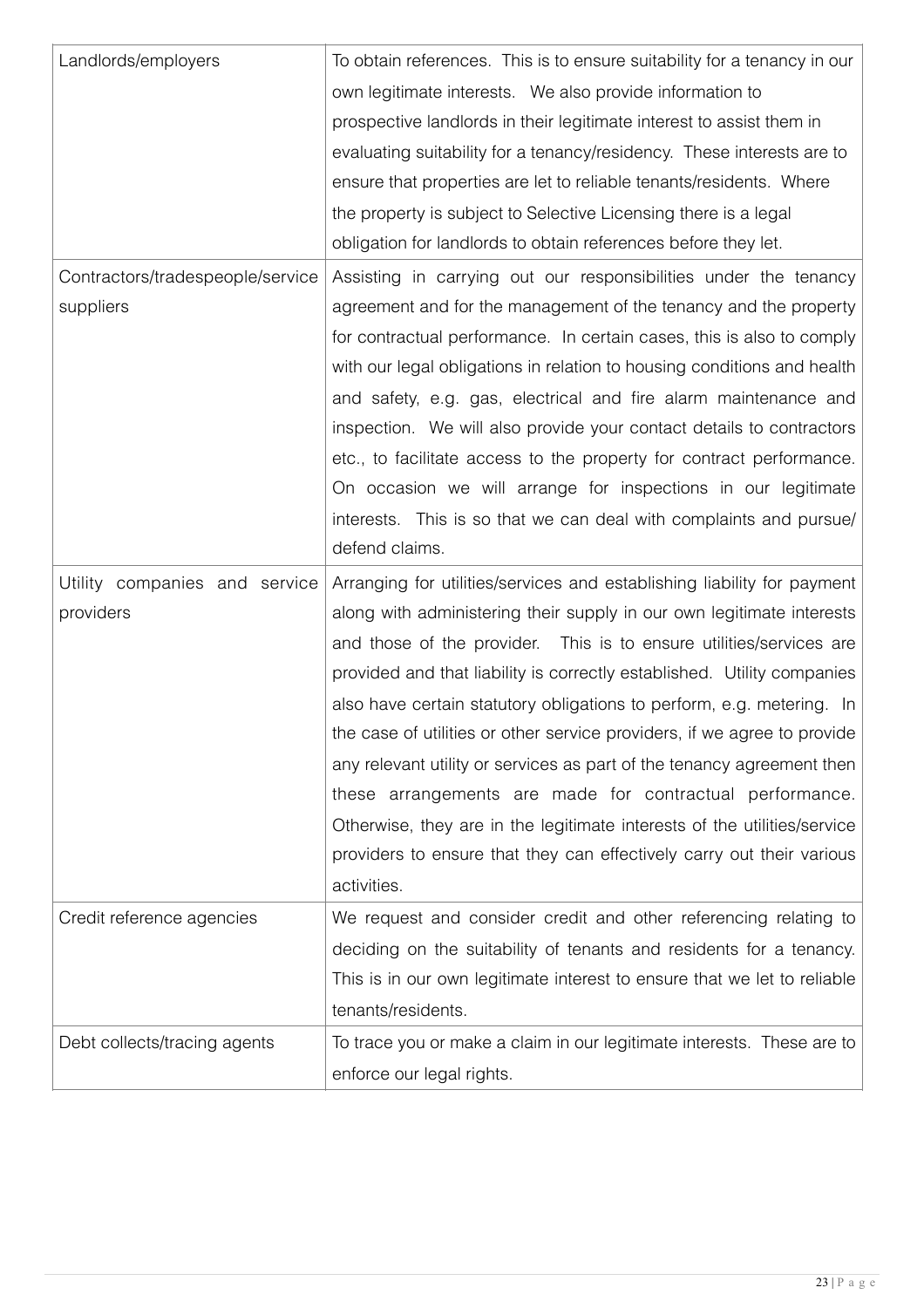| Joint tenants/residents | Management of the tenancy and the property for contractual               |
|-------------------------|--------------------------------------------------------------------------|
|                         | performance. Additionally, in our own legitimate interests and those     |
|                         | of joint tenants/residents, where there are arrears of rent or other     |
|                         | payments due or breaches of the terms of the tenancy agreement           |
|                         | as they are either jointly liable for performance, or non-               |
|                         | performance, which could adversely impact on their continued             |
|                         | residence at the property. The legitimate interests are to protect the   |
|                         | property interests and to enforce our rights.                            |
| Guarantors              | Management of the tenancy and the property for contractual               |
|                         | performance. We also inform guarantors of claims and liabilities for     |
|                         | contractual performance of the guarantee. It is in our own legitimate    |
|                         | interests and those of the guarantor to give and receive information     |
|                         | relating to non- performance of tenancy obligations including non-       |
|                         | payment of rent and other payments. Our interests are to protect         |
|                         | the property interests and to enforce our rights and the guarantor's     |
|                         | interests are so that the guarantor is aware of possible liability under |
|                         | the guarantee.                                                           |
| Next of kin etc.        | To make contact with them in the event of an emergency to protect        |
|                         | your vital interests.                                                    |
| Insurers                | To arrange public and other liability insurance and rent insurance       |
|                         | and to make claims.<br>This is in our legitimate interests and the       |
|                         | insurers legitimate interests. These are making sure that appropriate    |
|                         | insurance is arranged and the policies are correctly administered.       |
|                         | Under the terms of policies, we are required contractually to provide    |
|                         | information to insurers.                                                 |
| Banks and lenders       | Where there is a loan against the property, information regarding        |
|                         | tenancies must be provided to arrange and administer loans; for          |
|                         | contractual performance. Contractually they are entitled to your         |
|                         | information. In the case of banks, information about you can be          |
|                         | shared for the purposes of other payments for contractual                |
|                         | performance. Your information can also be shared for the purposes        |
|                         | of preventing and detecting money laundering and fraud. This is in       |
|                         | our own legitimate interests and those of the bank in order to detect    |
|                         | crime. Contractually, we may be required to provide information          |
|                         | regarding insurance cover to banks etc. This is in our legitimate        |
|                         | interests to ensure compliance with the interests of the bank etc. to    |
|                         | see that appropriate insurance cover is in place.                        |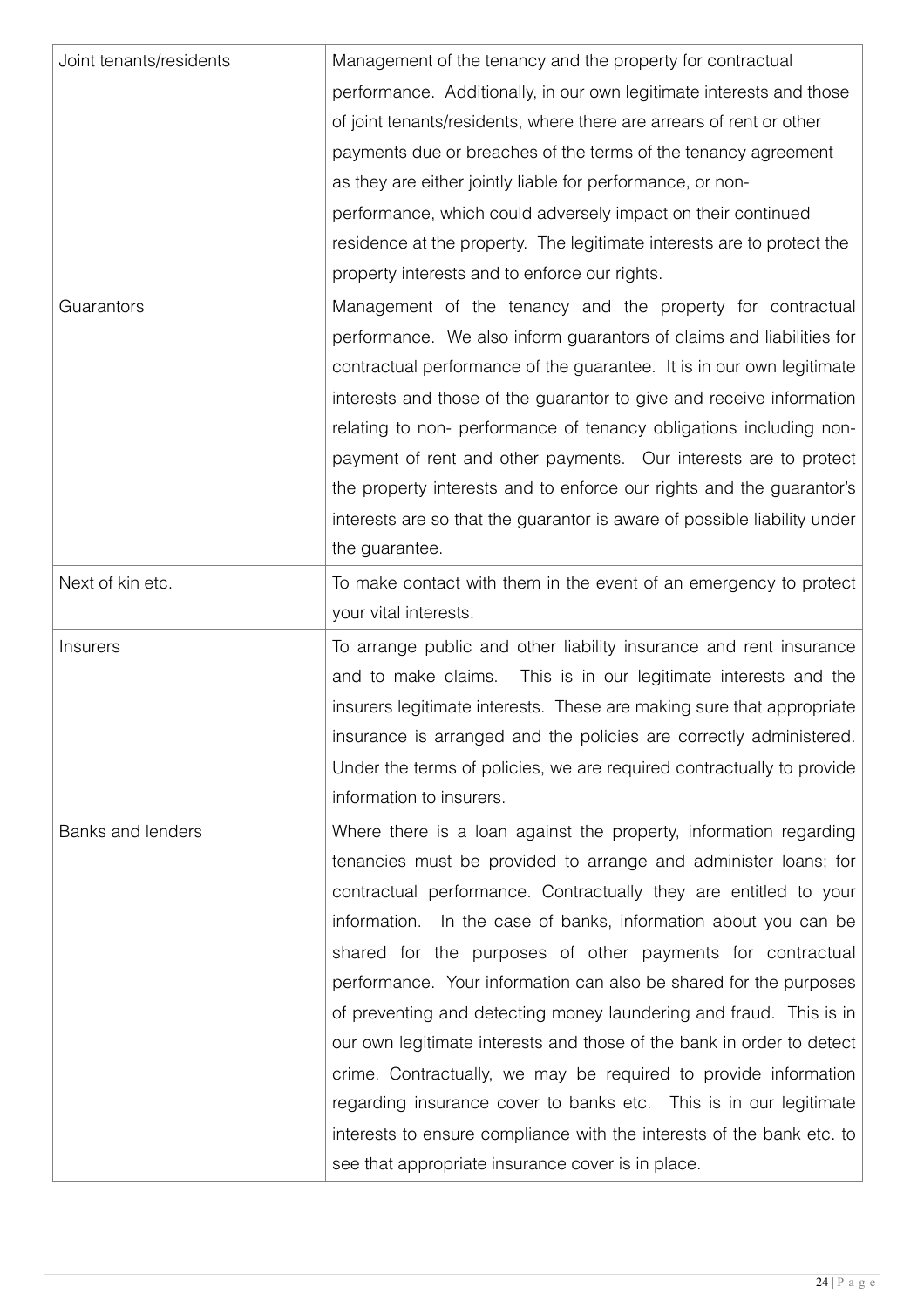| Neighbours, other tenants and | The management of the tenancy and the property. This includes            |
|-------------------------------|--------------------------------------------------------------------------|
| residents                     | information relating to complaints including alleged breaches of the     |
|                               | tenancy agreement and anti social behaviour, as well as the              |
|                               | abandonment of the property.<br>It can include car registration          |
|                               | information. This is in our own legitimate interests to protect the      |
|                               | property rights and to enforce compliance with the terms of the          |
|                               | tenancy. It is also in the legitimate interests of neighbours for their  |
|                               | enjoyment of their own properties and to protect their property,         |
|                               | interests and rights.                                                    |
| Flat freeholders, management  | The management of the tenancy and the property. Under leases/            |
| companies                     | other contractual arrangements they are entitled to certain              |
|                               | information, e.g. who occupies the flat and the terms of such            |
|                               | occupation. Further, consents/permissions may be required relating       |
|                               | to the tenancy for the carrying out of alterations or works or your      |
|                               | information may be relevant to repairs. This is done in our own          |
|                               | legitimate interests. These are to ensure we comply with our own         |
|                               | contractual obligations. Additionally, there may be complaints           |
|                               | involving breach of the terms of these leases/other contractual          |
|                               | provisions connected with nuisance, non-compliance with leases/          |
|                               | other arrangements or anti social behaviour. Consequently, this          |
|                               | information may be shared in our own legitimate interests or those of    |
|                               | the freeholder, management company etc., concerned. This is to           |
|                               | ensure compliance with our own contractual legal obligations and/or      |
|                               | for the management of the block.                                         |
| Web sites, portals etc.       | Undertaking searches and obtaining publically available information      |
|                               | relevant to your suitability for a tenancy/residency and relating to the |
|                               | management of the tenancy and the property. This is undertaken in        |
|                               | accordance with applicable data protection law and guidance and          |
|                               | subject to data protection principles.<br>In connection with your        |
|                               | application for a tenancy, we may receive information via any online     |
|                               | portal involved for contractual performance.                             |

## **Table 3 – Public Authorities**

| Home Office | Immigration/right to rent checks for the performance of our legal |
|-------------|-------------------------------------------------------------------|
|             | obligations                                                       |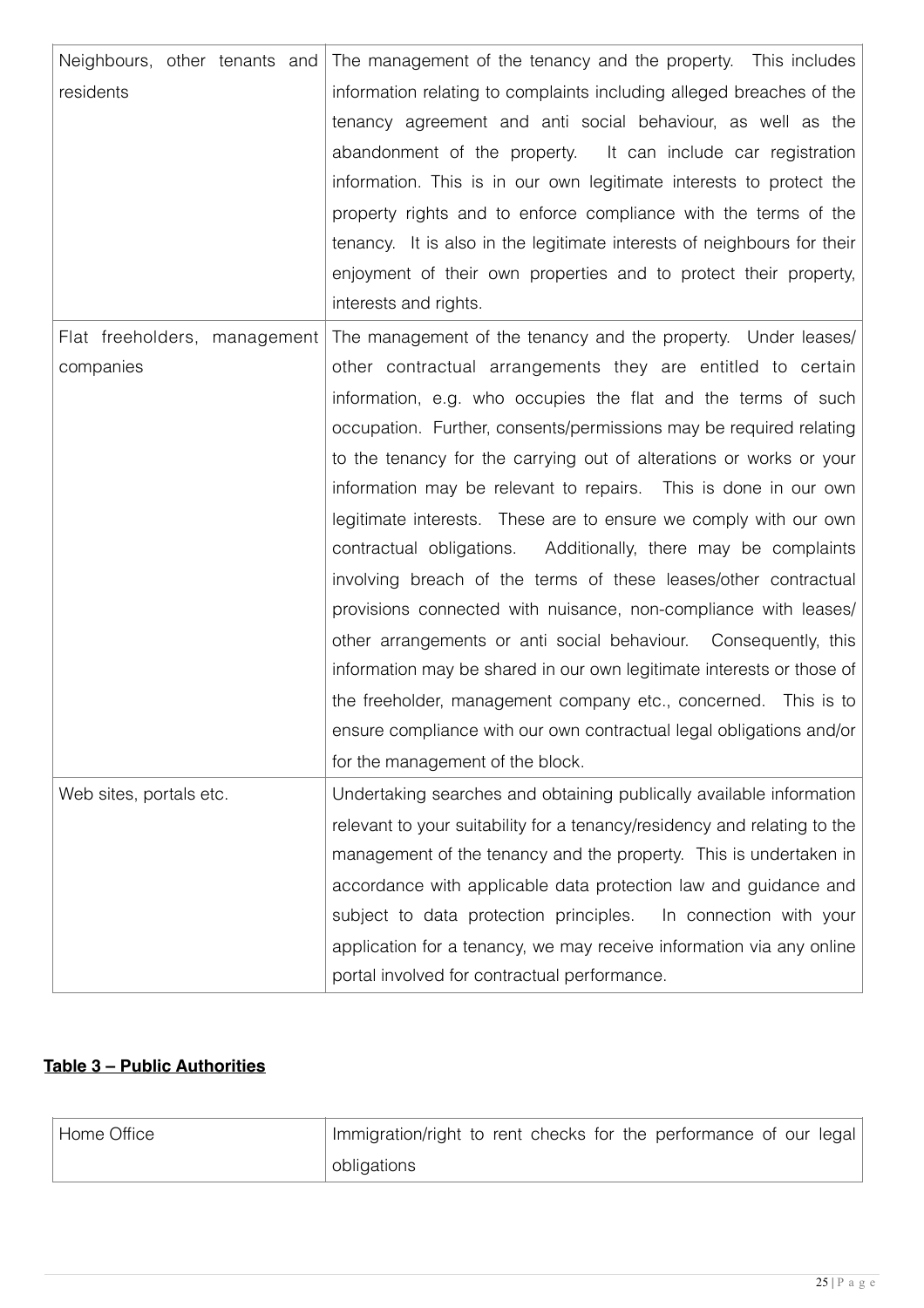| Benefit authority    | The administration of benefits such as Universal Credit (by the<br>Department for Work and Pensions) and the housing benefit/local<br>housing allowance by the local authority. This includes applications<br>to them for direct payment of benefit to ourselves. It extends to<br>claims by them for overpayment where we receive direct payments.<br>This is for contractual performance and/or in our legitimate interests<br>to ensure that we collect rent and that amounts properly due are<br>received.                                                                                                                                                                                                                                                                                                                                                                                    |
|----------------------|---------------------------------------------------------------------------------------------------------------------------------------------------------------------------------------------------------------------------------------------------------------------------------------------------------------------------------------------------------------------------------------------------------------------------------------------------------------------------------------------------------------------------------------------------------------------------------------------------------------------------------------------------------------------------------------------------------------------------------------------------------------------------------------------------------------------------------------------------------------------------------------------------|
| Deposit body         | Under housing legislation we are required to protect any deposit<br>which you pay in connection with the tenancy. We hold it ourselves,<br>in which case it is insured. We have to register the deposit with the<br>deposit body concerned.<br>This is to comply with our legal<br>obligations. During the course of the tenancy it may be necessary<br>to give details of any changes to the deposit body to comply with<br>our legal obligations. On the termination of the tenancy for<br>contractual performance we must arrange for the return of the<br>deposit. In the event of disputes these can be submitted to<br>adjudication in which case it is necessary for information to be<br>provided to the deposit body concerned (and its adjudicator) in our<br>legitimate interests to pursue or defend claims.<br>This is also<br>contractually required under the rules of the scheme. |
| Taxation authorities | These are HM Revenue and Customs and (in the case of Council<br>Tax and Council Tax reduction schemes) local authorities, as well as<br>any other public authority having power to levy taxes or charges.<br>We are required by law to make appropriate returns to comply with<br>legislation imposing taxes etc. Otherwise, we share information with<br>the local authority relating to Council Tax in our own legitimate<br>interests to ensure that Council Tax is correctly administered and in<br>the legitimate interests of the local authority to collect information for<br>the same reason.                                                                                                                                                                                                                                                                                            |

#### **B – Private persons/organisations/public authorities with whom any information is shared**

As necessary, we share all of your information (irrespective of its category) with certain private bodies/ organisations/public authorities. This includes transferring your information to them and receiving it from them. These are

| <b>Category of person/</b>    | <b>Purposes and legal gateway</b> |
|-------------------------------|-----------------------------------|
| organisation/public authority |                                   |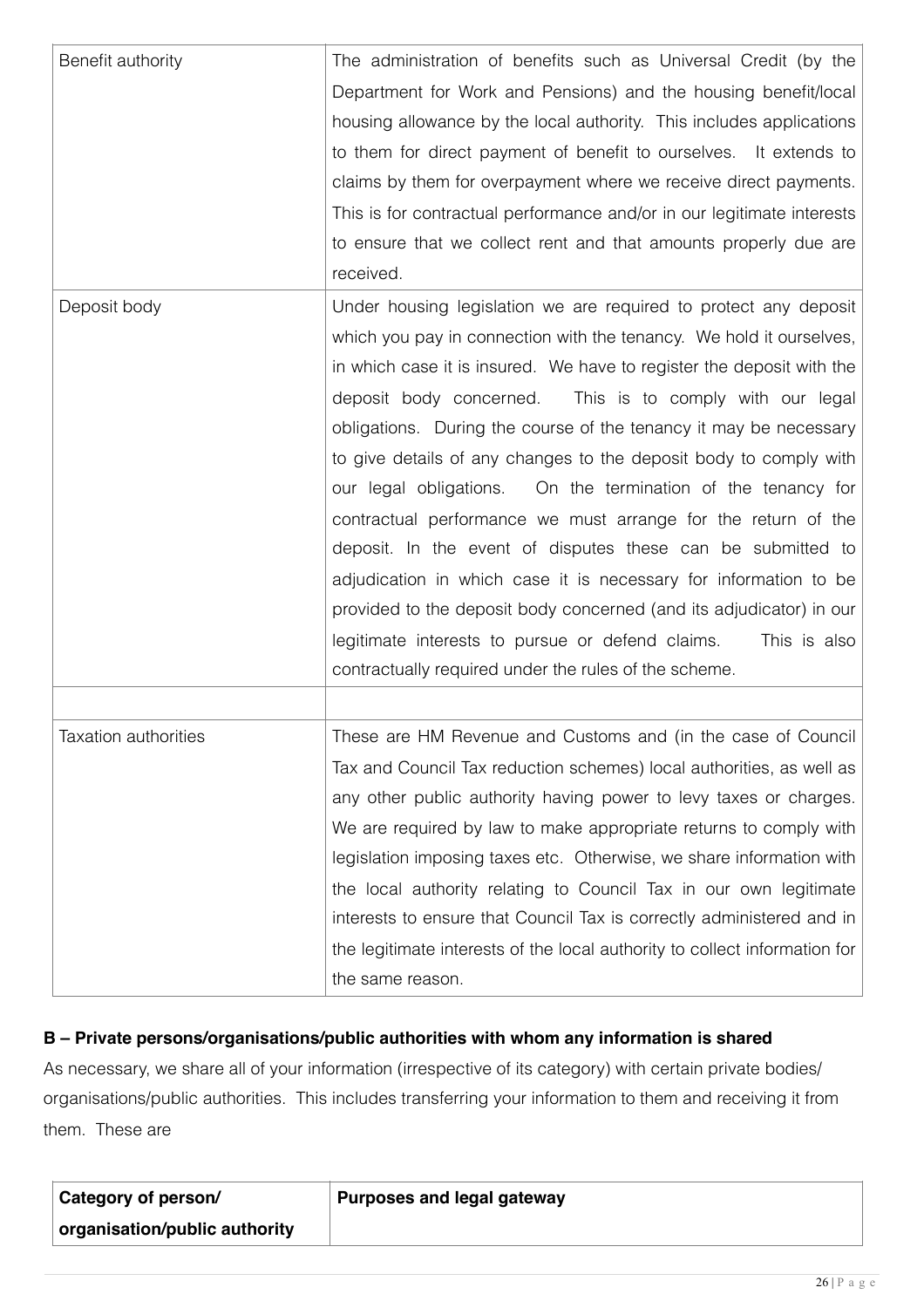| Professional advisers            | Assistance and advice regarding the management of the tenancy            |
|----------------------------------|--------------------------------------------------------------------------|
|                                  | and the property for contractual performance. Where we handle            |
|                                  | your information under some other gateway and a professional             |
|                                  | adviser assists or advises this will for the same purpose and under      |
|                                  | the same legal gateway. If it is in the legitimate interests of          |
|                                  | ourselves or someone else then those interests will be the same.         |
|                                  | These are to ensure that we act appropriately and properly as well       |
|                                  | as according to the law.                                                 |
| Police/law enforcement agencies* | Prevention/detection of crime and anti social behaviour in our and       |
|                                  | their legitimate interests. This is to protect the property and enforce  |
|                                  | our rights and to enforce the law.                                       |
| Regulatory authorities*          | To carry out their functions in their legitimate interests. These are to |
|                                  | enforce legal requirements. On occasion, we may be under a legal         |
|                                  | obligation to provide your information, particularly if a notice to that |
|                                  | effect is served on us. This can include an ombudsman or                 |
|                                  | accreditation or similar scheme of which we are a member. It also        |
|                                  | includes water companies, utility providers who are exercising their     |
|                                  | functions as statutory undertakers.                                      |
| Letting and managing agents      | To let or manage the property in our and their legitimate interests.     |
|                                  | These are so that the tenancy and the property are effectively let       |
|                                  | and managed. Contractually we are required to provide your               |
|                                  | information to any letting/managing agent we instruct.                   |
| Courts*                          | The administration of Justice in our legitimate interests. These are to  |
|                                  | pursue and defend claims.                                                |
| Prospective purchaser of the     | In the event of a proposed sale/sale of the property either subject to   |
| property                         | the tenancy or with vacant possession any prospective purchaser/         |
|                                  | purchaser will require information about the tenancy and the             |
|                                  | This is for our contractual performance and their<br>property.           |
|                                  | legitimate interests.<br>This is part of the conveyancing and sales      |
|                                  | process for all parties. The legitimate interests are to ensure that     |
|                                  | correct information is provided and received.                            |

#### \* These are public authorities

#### **Names of persons/organisations/public authorities with whom information is shared**

Where we are able we have to provide you with the identity of the persons/organisations/authorities which are referred to in Tables 1, 2 and 3 above.

| the contract of the contract of | Email provider: | <b>British Telecommunications</b> |
|---------------------------------|-----------------|-----------------------------------|
| .                               |                 |                                   |

Wat